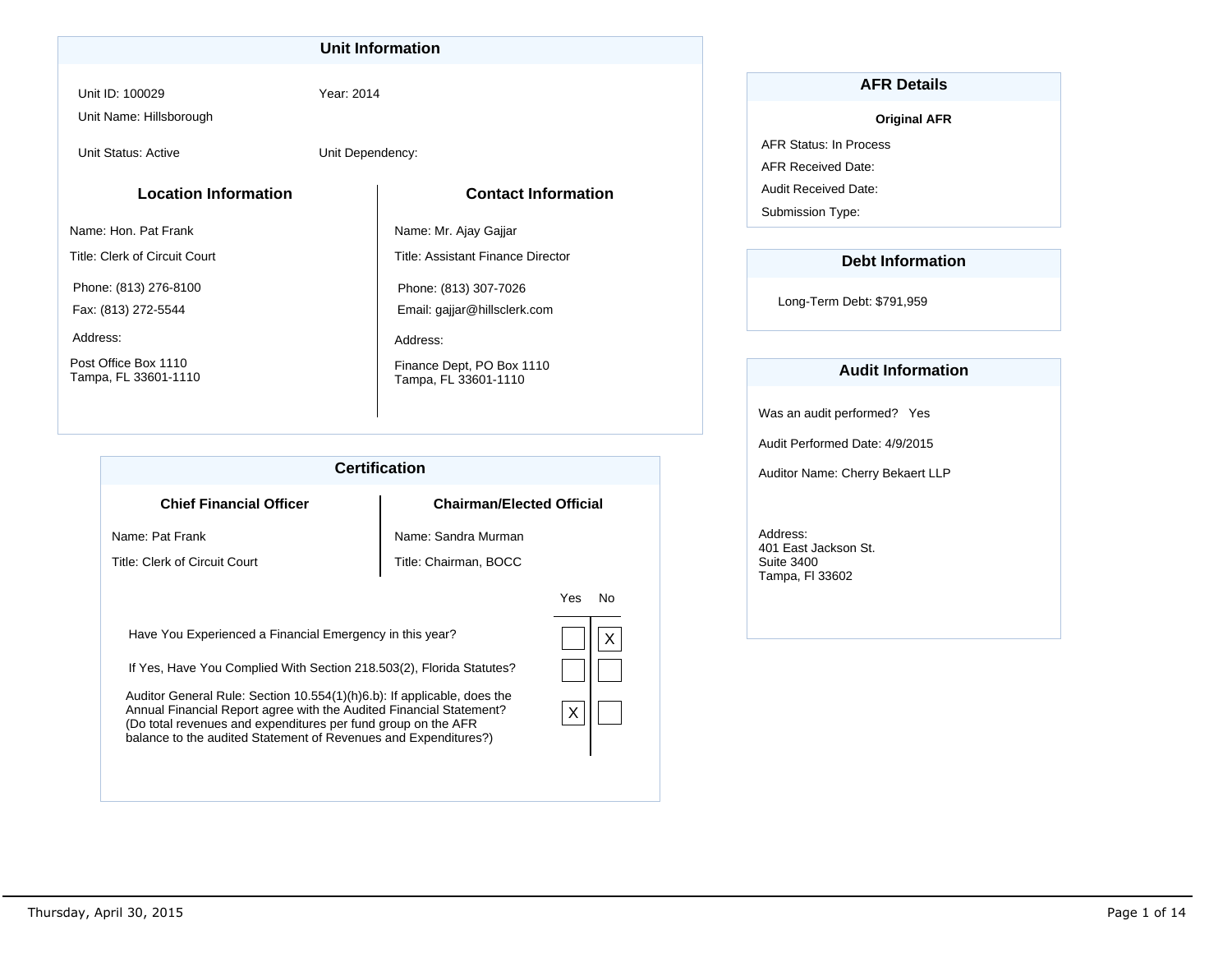# **Revenues Report for FYE 2014**

| <b>Account Code</b>                                        | General     | <b>Special</b><br>Revenue | <b>Debt Service</b> | Capital<br><b>Projects</b> | Permanent | <b>Enterprise</b> | <b>Internal</b><br><b>Service</b> | Pension | <b>Trust</b> | Component<br><b>Units</b> | Total       |
|------------------------------------------------------------|-------------|---------------------------|---------------------|----------------------------|-----------|-------------------|-----------------------------------|---------|--------------|---------------------------|-------------|
| 311000 - Ad Valorem Taxes                                  | 517,224,082 | 33,075,164                | 4,706,877           |                            |           |                   |                                   |         |              |                           | 555,006,123 |
| 312100 - Local Option Taxes                                |             | 138,584,622               |                     |                            |           |                   |                                   |         |              |                           | 138,584,622 |
| 312300 - County Ninth-Cent Voted Fuel Tax                  |             | 7,108,321                 |                     |                            |           |                   |                                   |         |              |                           | 7,108,321   |
| 312410 - First Local Option Fuel Tax                       |             | 26,848,128                |                     |                            |           |                   |                                   |         |              |                           | 26,848,128  |
| 312600 - Discretionary Sales Surtaxes                      |             | 113,240,064               |                     |                            |           |                   |                                   |         |              |                           | 113,240,064 |
| 315000 - Communications Service Tax (Chapter 202)          |             | 26,107,637                |                     |                            |           |                   |                                   |         |              |                           | 26,107,637  |
| 316000 - Local Business Tax (Chapter 205)                  | 1,357,688   | 436,971                   |                     |                            |           |                   |                                   |         |              |                           | 1,794,659   |
| 322000 - Building Permits                                  |             | 5,745,226                 |                     |                            |           |                   |                                   |         |              |                           | 5,745,226   |
| 323300 - Franchise Fee - Water                             | 20,856      |                           |                     |                            |           |                   |                                   |         |              |                           | 20,856      |
| 323600 - Franchise Fee - Sewer                             | 27,709      |                           |                     |                            |           |                   |                                   |         |              |                           | 27,709      |
| 324110 - Impact Fees - Residential - Public Safety         |             | 198,797                   |                     |                            |           |                   |                                   |         |              |                           | 198,797     |
| 324120 - Impact Fees - Commercial - Public Safety          |             | 50,877                    |                     |                            |           |                   |                                   |         |              |                           | 50,877      |
| 324210 - Impact Fees - Residential - Physical Environment  |             | 18,201,192                |                     |                            |           |                   |                                   |         |              |                           | 18,201,192  |
| 324310 - Impact Fees - Residential - Transportation        |             | 1,618,675                 |                     |                            |           |                   |                                   |         |              |                           | 1,618,675   |
| 324320 - Impact Fees - Commercial - Transportation         |             | 742,675                   |                     |                            |           |                   |                                   |         |              |                           | 742,675     |
| 324610 - Impact Fees - Residential - Culture/Recreation    |             | 1,275,688                 |                     |                            |           |                   |                                   |         |              |                           | 1,275,688   |
| 325100 - Special Assessments - Capital Improvement         |             | 14,055,961                |                     |                            |           |                   |                                   |         |              |                           | 14,055,961  |
| 325200 - Special Assessments - Charges for Public Services |             |                           |                     |                            |           |                   |                                   |         |              |                           | $\mathbf 0$ |
| 329000 - Other Permits, Fees & Special Assessments         | 488,509     | 465,291                   |                     |                            |           |                   |                                   |         |              |                           | 953,800     |
| 331100 - Federal Grant - General Government                |             | 13,106,857                |                     |                            |           |                   |                                   |         |              |                           | 13,106,857  |
| 331200 - Federal Grant - Public Safety                     | 1,308,618   | 7,874,749                 |                     |                            |           |                   |                                   |         |              |                           | 9,183,367   |
| 331310 - Federal Grant - Water Supply System               |             |                           |                     |                            |           |                   |                                   |         |              |                           | $\mathbf 0$ |
| 331390 - Federal Grant - Other Physical Environment        |             | 883,229                   |                     |                            |           |                   |                                   |         |              |                           | 883,229     |
| 331420 - Federal Grant - Mass Transit                      |             |                           |                     |                            |           |                   |                                   |         |              |                           | $\mathbf 0$ |
| 331490 - Federal Grant - Other Transportation              |             | 3,206,430                 |                     |                            |           |                   |                                   |         |              |                           | 3,206,430   |
| 331500 - Federal Grant - Economic Environment              | 150         | 12,367,280                |                     | 931,502                    |           |                   |                                   |         |              |                           | 13,298,932  |
| 331610 - Federal Grant - Health or Hospitals               |             | 2,848,624                 |                     |                            |           |                   |                                   |         |              |                           | 2,848,624   |
| 331650 - Federal Grant - Child Support Reimbursement       | 1,195,016   |                           |                     |                            |           |                   |                                   |         |              |                           | 1,195,016   |
| 331690 - Federal Grant - Other Human Services              | 5,700       | 51,569,057                |                     |                            |           |                   |                                   |         |              |                           | 51,574,757  |
| 331700 - Federal Grant - Culture/Recreation                |             |                           |                     |                            |           |                   |                                   |         |              |                           | $\mathbf 0$ |
| 331820 - Federal Grant - Drug Court Management             |             |                           |                     |                            |           |                   |                                   |         |              |                           | $\pmb{0}$   |
| 331900 - Federal Grant - Other                             |             |                           |                     |                            |           |                   |                                   |         |              |                           | $\mathbf 0$ |
| 333000 - Federal Payments In Lieu Of Taxes                 | 845         |                           |                     |                            |           |                   |                                   |         |              |                           | 845         |
| 334100 - State Grant - General Government                  |             |                           |                     |                            |           |                   |                                   |         |              |                           | $\mathbf 0$ |
| 334200 - State Grant - Public Safety                       | 497,945     | 2,064,299                 |                     |                            |           |                   |                                   |         |              |                           | 2,562,244   |
| 334390 - State Grant - Other Physical Environment          |             | 1,677,526                 |                     |                            |           |                   |                                   |         |              |                           | 1,677,526   |
| 334490 - State Grant - Other Transportation                |             | $-48,666$                 |                     |                            |           |                   |                                   |         |              |                           | $-48,666$   |
| 334500 - State Grant - Economic Environment                |             |                           |                     |                            |           |                   |                                   |         |              |                           | $\mathbf 0$ |
| 334610 - State Grant - Health or Hospitals                 |             | 162,117                   |                     |                            |           |                   |                                   |         |              |                           | 162,117     |
| 334690 - State Grant - Other Human Services                |             | 4,461,319                 |                     |                            |           |                   |                                   |         |              |                           | 4,461,319   |
| 334700 - State Grant - Culture/Recreation                  |             | 975,310                   |                     |                            |           |                   |                                   |         |              |                           | 975,310     |
| 334810 - State Grant - Conflict Cases (Formerly 334.161)   |             |                           |                     |                            |           |                   |                                   |         |              |                           | $\mathbf 0$ |
| 334830 - State Grant - Child Dependency                    |             |                           |                     |                            |           |                   |                                   |         |              |                           | $\mathbf 0$ |
| 334890 - State Grant - Other Court-Related                 |             |                           |                     |                            |           |                   |                                   |         |              |                           | $\mathbf 0$ |
| 334900 - State Grant - Other                               | 81,466      | 2,480,795                 |                     |                            |           |                   |                                   |         |              |                           | 2,562,261   |
| 335120 - State Revenue Sharing - Proceeds                  | 22,820,525  | 6,752,474                 |                     |                            |           |                   |                                   |         |              |                           | 29.572.999  |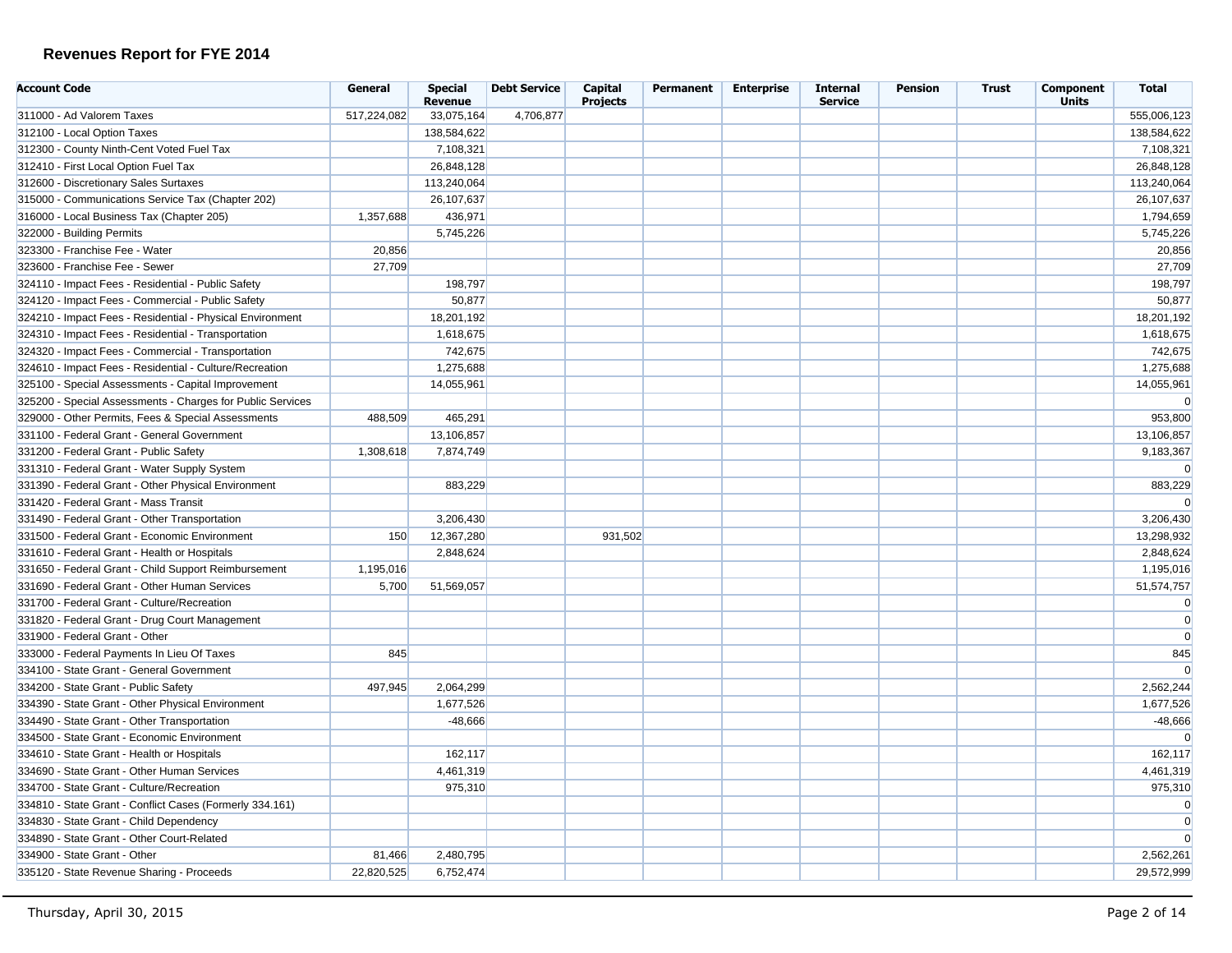| Account Code                                                                                                         | General    | <b>Special</b><br><b>Revenue</b> | <b>Debt Service</b> | Capital<br><b>Projects</b> | Permanent | <b>Enterprise</b> | <b>Internal</b><br><b>Service</b> | <b>Pension</b> | <b>Trust</b> | Component<br><b>Units</b> | <b>Total</b>   |
|----------------------------------------------------------------------------------------------------------------------|------------|----------------------------------|---------------------|----------------------------|-----------|-------------------|-----------------------------------|----------------|--------------|---------------------------|----------------|
| 335130 - State Revenue Sharing - Insurance Agents County<br>Licenses                                                 | 330,226    |                                  |                     |                            |           |                   |                                   |                |              |                           | 330,226        |
| 335140 - State Revenue Sharing - Mobile Home Licenses                                                                | 432,229    |                                  |                     |                            |           |                   |                                   |                |              |                           | 432,229        |
| 335150 - State Revenue Sharing - Alcoholic Beverage Licenses                                                         | 475,357    |                                  |                     |                            |           |                   |                                   |                |              |                           | 475,357        |
| 335160 - State Revenue Sharing - Distribution of Sales and Use<br>Taxes to Counties (Section 212.20, F.S.)           | 3,379,411  |                                  |                     |                            |           |                   |                                   |                |              |                           | 3,379,411      |
| 335170 - State Revenue Sharing - Cardroom Tax                                                                        | 82,463     |                                  |                     |                            |           |                   |                                   |                |              |                           | 82,463         |
| 335180 - State Revenue Sharing - Local Government Half-Cent<br>Sales Tax                                             |            | 96,393,586                       |                     |                            |           |                   |                                   |                |              |                           | 96,393,586     |
| 335190 - State Revenue Sharing - Other General Government                                                            |            |                                  |                     |                            |           |                   |                                   |                |              |                           | $\overline{0}$ |
| 335210 - State Revenue Sharing - Firefighter Supplemental<br>Compensation                                            | 243,449    |                                  |                     |                            |           |                   |                                   |                |              |                           | 243,449        |
| 335220 - State Revenue Sharing - Enhanced 911 Fee                                                                    |            | 6,148,804                        |                     |                            |           |                   |                                   |                |              |                           | 6,148,804      |
| 335230 - State Revenue Sharing - Emergency Management<br>Assistance                                                  |            | 113,294                          |                     |                            |           |                   |                                   |                |              |                           | 113,294        |
| 335290 - State Revenue Sharing - Other Public Safety                                                                 | 25,706     |                                  |                     |                            |           |                   |                                   |                |              |                           | 25,706         |
| 335390 - State Revenue Sharing - Other Physical Environment                                                          |            | 1,009,139                        |                     |                            |           |                   |                                   |                |              | 775,686                   | 1,784,825      |
| 335490 - State Revenue Sharing - Other Transportation                                                                |            | 17,482,323                       |                     |                            |           |                   |                                   |                |              |                           | 17,482,323     |
| 335500 - State Revenue Sharing - Economic Environment                                                                |            | 685,058                          |                     |                            |           |                   |                                   |                |              |                           | 685,058        |
| 335690 - State Revenue Sharing - Other Human Services                                                                |            |                                  |                     |                            |           |                   | 584,374                           |                |              |                           | 584,374        |
| 335700 - State Revenue Sharing - Culture/Recreation<br>335800 - State Revenue Sharing - Clerk Allotment From Justice |            | 3,345,029                        |                     |                            |           |                   |                                   |                |              |                           | 3,345,029      |
| Administrative Commission                                                                                            |            |                                  |                     |                            |           |                   |                                   |                |              |                           | $\Omega$       |
| 337100 - Local Government Unit Grant - General Government                                                            |            |                                  |                     |                            |           |                   |                                   |                |              | 3,944,849                 | 3,944,849      |
| 337200 - Local Government Unit Grant - Public Safety                                                                 | 383,500    |                                  |                     |                            |           |                   |                                   |                |              |                           | 383,500        |
| 337300 - Local Government Unit Grant - Physical Environment                                                          |            | 991,645                          |                     |                            |           |                   |                                   |                |              |                           | 991,645        |
| 337400 - Local Government Unit Grant - Transportation                                                                |            | 14,622                           |                     |                            |           |                   |                                   |                |              |                           | 14,622         |
| 337500 - Local Government Unit Grant - Economic Environment                                                          | 86,820     |                                  |                     |                            |           |                   |                                   |                |              | 100,000                   | 186,820        |
| 337600 - Local Government Unit Grant - Human Services                                                                |            | 1,181,235                        |                     |                            |           |                   |                                   |                |              |                           | 1,181,235      |
| 337700 - Local Government Unit Grant - Culture/Recreation                                                            |            |                                  |                     |                            |           |                   |                                   |                |              |                           | $\overline{0}$ |
| 337900 - Local Government Unit Grants - Other                                                                        |            | 57,323                           |                     |                            |           |                   |                                   |                |              |                           | 57,323         |
| 338000 - Shared Revenue From Other Local Units                                                                       |            |                                  |                     |                            |           |                   |                                   |                |              |                           | $\overline{0}$ |
| 341100 - Service Charge - Recording Fees                                                                             | 5,283,143  |                                  |                     |                            |           |                   |                                   |                |              |                           | 5,283,143      |
| 341150 - Public Records Modernization Trust Fund                                                                     |            | 2,119,430                        |                     |                            |           |                   |                                   |                |              |                           | 2,119,430      |
| 341160 - County Portion (\$2) of \$4 Additional Service Charge                                                       |            | 1,667,248                        |                     |                            |           |                   |                                   |                |              |                           | 1,667,248      |
| 341200 - Internal Service Fund Fees and Charges                                                                      |            |                                  |                     |                            |           |                   | 126,414,196                       |                |              |                           | 126,414,196    |
| 341300 - Administrative Service Fees                                                                                 | 70,582     | 2,554,648                        |                     |                            |           |                   |                                   |                |              |                           | 2,625,230      |
| 341520 - Fees remitted to County from Sheriff                                                                        | 1,831,851  | 130,757                          |                     |                            |           |                   |                                   |                |              |                           | 1,962,608      |
| 341550 - Fees remitted to County from Supervisor of Elections                                                        | 15,131     |                                  |                     |                            |           |                   |                                   |                |              |                           | 15,131         |
| 341560 - Fees remitted to County from Property Appraiser                                                             |            |                                  |                     |                            |           |                   |                                   |                |              |                           | $\Omega$       |
| 341800 - County Officer Commission and Fees                                                                          |            |                                  |                     |                            |           |                   |                                   |                |              |                           | $\Omega$       |
| 341900 - Other General Government Charges and Fees                                                                   | 51,083,998 | 1,377,447                        |                     |                            |           |                   | 7,394,842                         |                |              | 296,062                   | 60,152,349     |
| 342100 - Service Charge - Law Enforcement Services                                                                   | 5,099,451  |                                  |                     |                            |           |                   |                                   |                |              |                           | 5,099,451      |
| 342200 - Service Charge - Fire Protection                                                                            | 1,521,050  |                                  |                     |                            |           |                   |                                   |                |              |                           | 1,521,050      |
| 342300 - Service Charge - Housing for Prisoners                                                                      | 290,531    |                                  |                     |                            |           |                   |                                   |                |              |                           | 290,531        |
| 342400 - Service Charge - Emergency Management Service<br>Fees/Charges                                               |            |                                  |                     |                            |           |                   |                                   |                |              |                           | $\overline{0}$ |
| 342500 - Service Charge - Protective Inspection Fees                                                                 | 237,931    |                                  |                     |                            |           |                   |                                   |                |              |                           | 237,931        |
| 342600 - Service Charge - Ambulance Fees                                                                             | 10,810,273 |                                  |                     |                            |           |                   |                                   |                |              |                           | 10,810,273     |
| 342900 - Service Charge - Other Public Safety Charges and<br>Fees                                                    | 976,589    | 8,965,605                        |                     |                            |           |                   |                                   |                |              |                           | 9,942,194      |
| 343400 - Service Charge - Garbage/Solid Waste                                                                        |            |                                  |                     |                            |           | 103,728,000       |                                   |                |              |                           | 103,728,000    |
| 343500 - Service Charge - Sewer/Wastewater Utility                                                                   |            |                                  |                     |                            |           |                   |                                   |                |              |                           | $\overline{0}$ |
| 343600 - Service Charge - Water/Sewer Combination Utility                                                            |            |                                  |                     |                            |           | 205,716,000       |                                   |                |              |                           | 205,716,000    |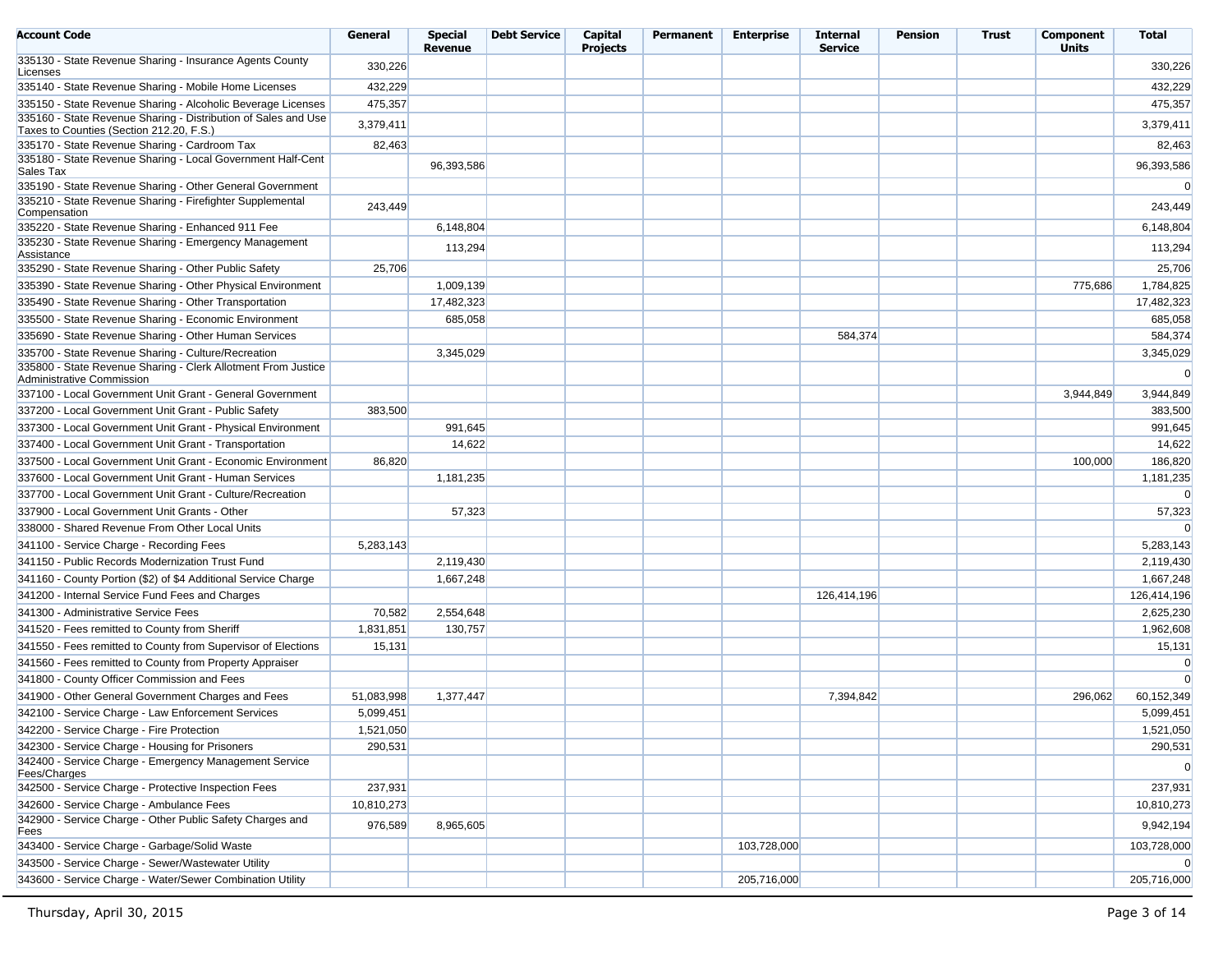| <b>Account Code</b>                                                    | General    | <b>Special</b><br><b>Revenue</b> | <b>Debt Service</b> | Capital<br><b>Projects</b> | Permanent | <b>Enterprise</b> | <b>Internal</b><br><b>Service</b> | <b>Pension</b> | <b>Trust</b> | Component<br><b>Units</b> | <b>Total</b>       |
|------------------------------------------------------------------------|------------|----------------------------------|---------------------|----------------------------|-----------|-------------------|-----------------------------------|----------------|--------------|---------------------------|--------------------|
| 343700 - Service Charge - Conservation and Resource<br>Management      | 2,329,672  | 779,740                          |                     |                            |           |                   |                                   |                |              | 50,950                    | 3,160,362          |
| 343900 - Service Charge - Other Physical Environment Charges           | 1,734,944  | 130,185                          |                     |                            |           |                   |                                   |                |              |                           | 1,865,129          |
| 344500 - Service Charge - Parking Facilities                           | 916,622    |                                  |                     |                            |           |                   | 193                               |                |              |                           | 916,815            |
| 344900 - Service Charge - Other Transportation Charges                 | 849,197    | 1,987,533                        |                     |                            |           |                   |                                   |                |              |                           | 2,836,730          |
| 345100 - Service Charge - Housing                                      |            |                                  |                     |                            |           |                   |                                   |                |              | 418,582                   | 418,582            |
| 345900 - Service Charge - Other Economic Environment<br>Charges        | 117,370    |                                  |                     |                            |           |                   |                                   |                |              |                           | 117,370            |
| 346100 - Service Charge - Health Inspection Fees                       |            |                                  |                     |                            |           |                   |                                   |                |              |                           | $\overline{0}$     |
| 346400 - Service Charge - Animal Control and Shelter Fees              | 214,153    |                                  |                     |                            |           |                   |                                   |                |              |                           | 214,153            |
| 346900 - Service Charge - Other Human Services Charges                 | 92,177     | 336,519                          |                     |                            |           |                   | 21,742,580                        |                |              |                           | 22, 171, 276       |
| 347100 - Service Charge - Libraries                                    |            | 46,585                           |                     |                            |           |                   |                                   |                |              |                           | 46,585             |
| 347200 - Service Charge - Parks and Recreation                         | 2,909,483  |                                  |                     |                            |           |                   |                                   |                |              |                           | 2,909,483          |
| 347300 - Service Charge - Cultural Services                            |            |                                  |                     |                            |           |                   |                                   |                |              |                           | $\overline{0}$     |
| 347400 - Service Charge - Special Events                               | 17,439     |                                  | 479,182             |                            |           |                   |                                   |                |              |                           | 496,621            |
| 347500 - Service Charge - Special Recreation Facilities                | 248,709    |                                  |                     |                            |           |                   |                                   |                |              |                           | 248,709            |
| 347900 - Service Charge - Other Culture/Recreation Charges             | 225,505    |                                  |                     |                            |           |                   |                                   |                |              |                           | 225,505            |
| 348110 - County Court Criminal - Filing Fees                           |            | 53,682                           |                     |                            |           |                   |                                   |                |              |                           | 53,682             |
| 348120 - County Court Criminal - Service Charges                       |            | 111,300                          |                     |                            |           |                   |                                   |                |              |                           | 111,300            |
| 348130 - County Court Criminal - Court Costs                           |            | 231,669                          |                     |                            |           |                   |                                   |                |              |                           | 231,669            |
| 348220 - Circuit Court Criminal - Service Charges                      |            | 126,510                          |                     |                            |           |                   |                                   |                |              |                           | 126,510            |
| 348230 - Circuit Court Criminal - Court Costs                          |            | 421,658                          |                     |                            |           |                   |                                   |                |              |                           | 421,658            |
| 348310 - County Court Civil - Filing Fees                              |            | 6,183,217                        |                     |                            |           |                   |                                   |                |              |                           | 6,183,217          |
| 348320 - County Court Civil - Service Charges                          |            | 97,035                           |                     |                            |           |                   |                                   |                |              |                           | 97,035             |
| 348410 - Circuit Court Civil - Filing Fees                             |            | 3,878,076                        |                     |                            |           |                   |                                   |                |              |                           | 3,878,076          |
| 348420 - Circuit Court Civil - Service Charges                         |            | 3,260,754                        |                     |                            |           |                   |                                   |                |              |                           | 3,260,754          |
| 348480 - Circuit Court Civil - Fees and Service Charges                |            | 452,252                          |                     |                            |           |                   |                                   |                |              |                           | 452,252            |
| 348510 - Traffic Court - Filing Fees                                   |            | 64,094                           |                     |                            |           |                   |                                   |                |              |                           | 64,094             |
| 348520 - Traffic Court - Service Charges                               |            | 1,799,430                        |                     |                            |           |                   |                                   |                |              |                           | 1,799,430          |
| 348530 - Traffic Court - Court Costs                                   |            | 5,478,165                        |                     |                            |           |                   |                                   |                |              |                           | 5,478,165          |
| 348610 - Juvenile Court - Filing Fees                                  |            | 33,720                           |                     |                            |           |                   |                                   |                |              |                           | 33,720             |
| 348620 - Juvenile Court - Service Charges                              |            | 16,280                           |                     |                            |           |                   |                                   |                |              |                           | 16,280             |
| 348710 - Probate Court - Filing Fees                                   |            | 610,521                          |                     |                            |           |                   |                                   |                |              |                           | 610,521            |
| 348720 - Probate Court - Service Charges                               |            | 109,026                          |                     |                            |           |                   |                                   |                |              |                           | 109,026            |
| 348880 - Probation/Alternatives                                        | 98,997     |                                  |                     |                            |           |                   |                                   |                |              |                           | 98,997             |
| 348921 - Court Innovations/Local Requirements                          |            | 392,747                          |                     |                            |           |                   |                                   |                |              |                           | 392,747            |
| 348922 - Legal Aid                                                     |            | 392,747                          |                     |                            |           |                   |                                   |                |              |                           | 392,747            |
| 348923 - Law Library                                                   |            | 392,747                          |                     |                            |           |                   |                                   |                |              |                           | 392,747            |
| 348924 - Juvenile Alternative Programs                                 |            | 392,747                          |                     |                            |           |                   |                                   |                |              |                           | 392,747            |
| 348930 - State Court Facility Surcharge (\$30)                         |            | 2,708,232                        |                     |                            |           |                   |                                   |                |              |                           | 2,708,232          |
| 348932 - Domestic Violence Surcharge                                   | 43,099     |                                  |                     |                            |           |                   |                                   |                |              |                           | 43,099             |
| 348933 - Animal Control Surcharge                                      | 3,616      |                                  |                     |                            |           |                   |                                   |                |              |                           | 3,616              |
| 348990 - Other Court Collections Transferred to BOCC                   |            | 1,040,317                        |                     |                            |           |                   |                                   |                |              |                           | 1,040,317          |
| 349000 - Other Charges for Services                                    | 17,187,183 | 147,474                          |                     |                            |           |                   |                                   |                |              |                           | 17,334,657         |
| 351100 - Judgments and Fines - As Decided by County Court              |            |                                  |                     |                            |           |                   |                                   |                |              |                           |                    |
| Criminal<br>351200 - Judgments and Fines - As Decided by Circuit Court |            | 168,844<br>221,497               |                     |                            |           |                   |                                   |                |              |                           | 168,844<br>221,497 |
| Criminal<br>351400 - Judgments and Fines - As Decided by Circuit Court |            |                                  |                     |                            |           |                   |                                   |                |              |                           | $\overline{0}$     |
| Civil<br>351500 - Judgments and Fines - As Decided by Traffic Court    |            |                                  |                     |                            |           |                   |                                   |                |              |                           |                    |
| 351700 - Intergovernmental Radio Communication Program                 | 196,971    | 3,993,409<br>903,241             |                     |                            |           |                   |                                   |                |              |                           | 4,190,380          |
|                                                                        |            |                                  |                     |                            |           |                   |                                   |                |              |                           | 903,241            |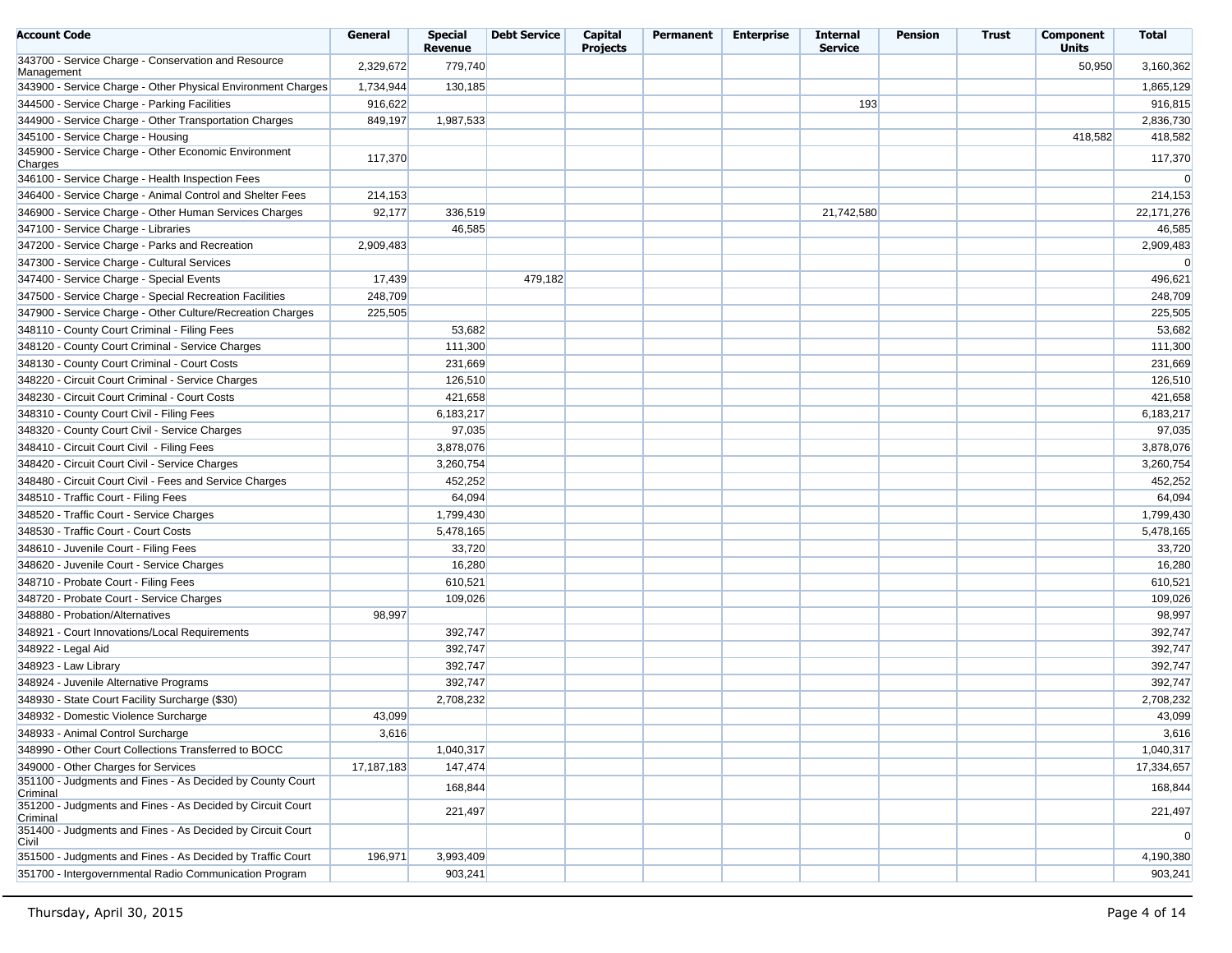| <b>Account Code</b>                  |                                                               | General       | <b>Special</b><br><b>Revenue</b> | <b>Debt Service</b> | Capital<br><b>Projects</b> | Permanent | <b>Enterprise</b> | <b>Internal</b><br><b>Service</b> | <b>Pension</b> | <b>Trust</b> | <b>Component</b><br><b>Units</b> | <b>Total</b>            |
|--------------------------------------|---------------------------------------------------------------|---------------|----------------------------------|---------------------|----------------------------|-----------|-------------------|-----------------------------------|----------------|--------------|----------------------------------|-------------------------|
| Fund                                 | 351800 - 10% of Fines to Public Records Modernization Trust   |               | 1,270,281                        |                     |                            |           |                   |                                   |                |              |                                  | 1,270,281               |
|                                      | 351900 - Judgments and Fines - Other Court Ordered            |               | 992,022                          |                     |                            |           |                   |                                   |                |              |                                  | 992,022                 |
| 352000 - Fines - Library             |                                                               |               | 455.689                          |                     |                            |           |                   |                                   |                |              |                                  | 455,689                 |
|                                      | 353000 - Fines - Pollution Control Violation                  |               | 111,254                          |                     |                            |           |                   |                                   |                |              |                                  | 111,254                 |
|                                      | 354000 - Fines - Local Ordinance Violation                    | 3,603,969     | 88,536                           |                     |                            |           |                   | 110                               |                |              |                                  | 3,692,615               |
| Performance Guarantees               | 358100 - Confiscation of Deposits or Bonds Held as            |               |                                  |                     |                            |           |                   |                                   |                |              |                                  |                         |
| Enforcement                          | 358200 - Sale of Contraband Property Seized by Law            |               |                                  |                     |                            |           |                   |                                   |                |              |                                  | $\Omega$                |
|                                      | 359000 - Other Judgments, Fines and Forfeits                  | 109,502       | 468,815                          |                     |                            |           |                   |                                   |                |              |                                  | 578,317                 |
| 361100 - Interest                    |                                                               | 1,442,538     | 1,364,459                        | 83,829              | 76,597                     |           |                   |                                   |                |              | 760,964                          | 3,728,387               |
|                                      | 361300 - Net Increase (Decrease) in Fair Value of Investments |               |                                  |                     |                            |           |                   |                                   |                |              |                                  | $\Omega$                |
|                                      | 361400 - Gain (Loss) on Sale of Investments                   |               |                                  |                     |                            |           |                   |                                   |                |              | 102,419                          | 102,419                 |
| 362000 - Rents and Royalties         |                                                               | 1,218,677     | $-1.778$                         | 167.669             | 494.423                    |           |                   |                                   |                |              |                                  | 1,878,991               |
| 364000 - Disposition of Fixed Assets |                                                               | 1,114,540     | 36,105                           |                     | 85,707                     |           | $-530,000$        | 1,608,264                         |                |              |                                  | 2,314,616               |
|                                      | 365000 - Sale of Surplus Materials and Scrap                  | 155,733       | 41,598                           |                     |                            |           |                   | 32,915                            |                |              |                                  | 230,246                 |
|                                      | 366000 - Contributions and Donations from Private Sources     | 328,784       | 2,397,160                        |                     |                            |           |                   |                                   |                |              |                                  | 2,725,944               |
| 367000 - Licenses                    |                                                               | 1,896,139     | 115,315                          |                     |                            |           |                   |                                   |                |              |                                  | 2,011,454               |
| 369300 - Settlements                 |                                                               | 171.231       | 659,943                          |                     |                            |           |                   |                                   |                |              |                                  | 831,174                 |
|                                      | 369900 - Other Miscellaneous Revenues                         | 1,989,635     | 10,097,079                       |                     |                            |           |                   |                                   |                |              |                                  | 12,086,714              |
|                                      | 381000 - Inter-Fund Group Transfers In                        | 591,029,591   | 103,468,647                      | 49,038,978          | 16.474.915                 |           |                   | 6.647.391                         |                |              |                                  | 766,659,522             |
|                                      | 383000 - Installment Purchases & Capital Lease Proceeds       | 66,737        |                                  |                     |                            |           |                   |                                   |                |              |                                  | 66,737                  |
| 384000 - Debt Proceeds               |                                                               |               | 10,036,818                       |                     | 6,000,000                  |           |                   |                                   |                |              |                                  | 16,036,818              |
|                                      | 385000 - Proceeds from Refunding Bonds                        |               |                                  |                     |                            |           |                   |                                   |                |              |                                  | $\overline{0}$          |
| 389100 - Proprietary - Interest      |                                                               |               |                                  |                     |                            |           | 6,325,000         | 741,740                           |                |              |                                  | 7,066,740               |
|                                      | 389200 - Proprietary - Federal Grants and Donations           |               |                                  |                     |                            |           |                   |                                   |                |              |                                  | $\Omega$                |
|                                      | 389400 - Proprietary - Other Grants and Donations             |               |                                  |                     |                            |           | 32,019,000        |                                   |                |              |                                  | 32,019,000              |
|                                      | 389900 - Proprietary - Other Non-Operating Sources            |               |                                  |                     |                            |           | 3,237,000         | 201                               |                |              |                                  | 3,237,201               |
|                                      | <b>Grand Total</b>                                            | 1,258,001,013 | 810,937,778                      | 54,476,535          | 24,063,144                 |           | 350,495,000       | 165,166,806                       |                |              |                                  | 6,449,512 2,669,589,788 |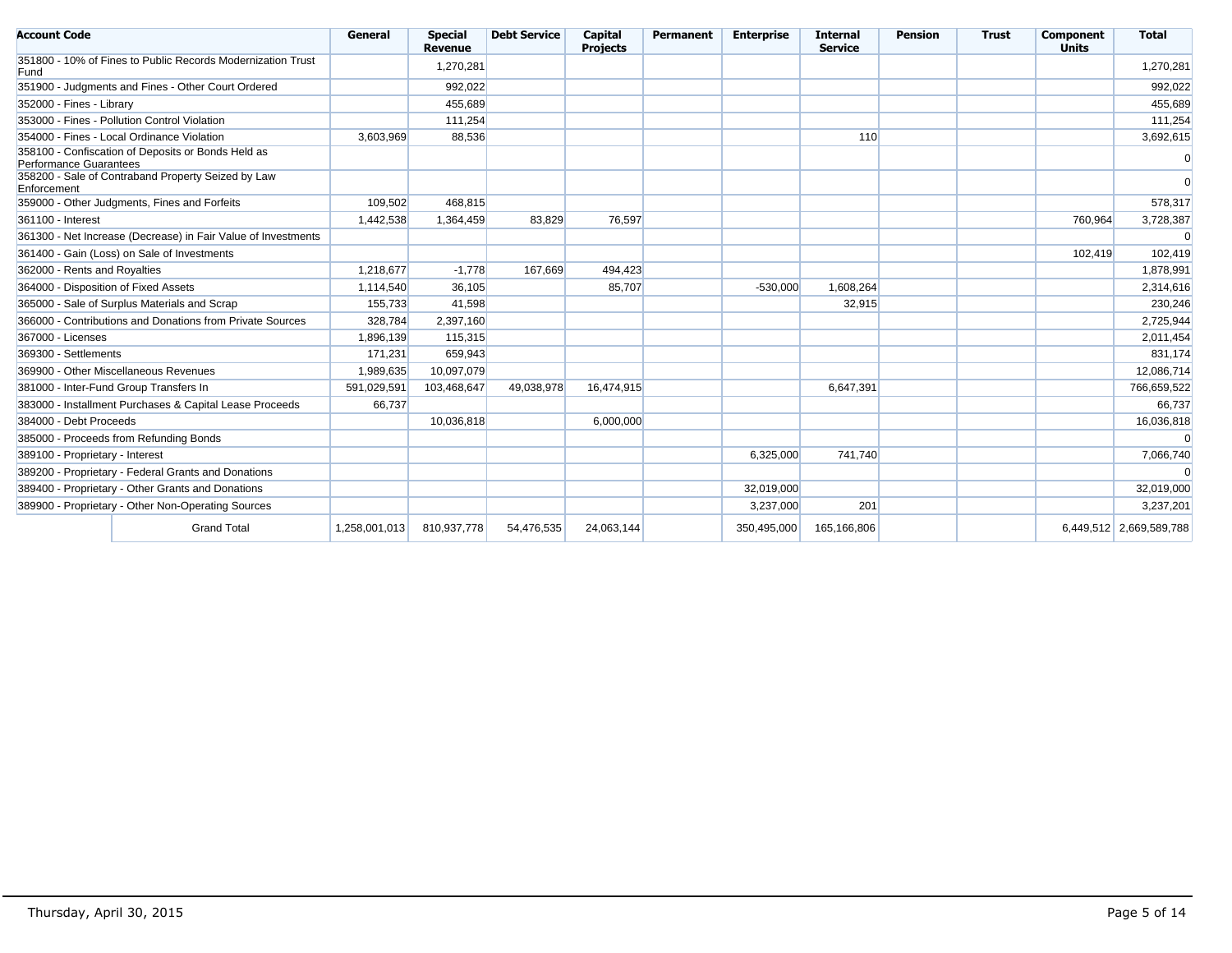# **Expenditures Report for FYE 2014**

| <b>Account/Object Code</b>                                  | General     | <b>Special</b><br><b>Revenue</b> | <b>Debt Service</b> | Capital<br><b>Projects</b> | Permanent | <b>Enterprise</b> | <b>Internal</b><br><b>Service</b> | <b>Pension</b> | <b>Trust</b> | <b>Component</b><br><b>Units</b> | <b>Total</b>   |
|-------------------------------------------------------------|-------------|----------------------------------|---------------------|----------------------------|-----------|-------------------|-----------------------------------|----------------|--------------|----------------------------------|----------------|
| 511.10 - Legislative - Personal Services                    | 2,750,829   |                                  |                     |                            |           |                   |                                   |                |              |                                  | 2,750,829      |
| 511.30 - Legislative - Operating Expenses                   | 563,552     |                                  |                     |                            |           |                   |                                   |                |              |                                  | 563,552        |
| 511.60 - Legislative - Capital Outlay                       |             |                                  |                     |                            |           |                   |                                   |                |              |                                  | $\Omega$       |
| 512.10 - Executive - Personal Services                      | 1,848,954   |                                  |                     |                            |           |                   |                                   |                |              |                                  | 1,848,954      |
| 512.30 - Executive - Operating Expenses                     | 569,636     | 212                              |                     |                            |           |                   |                                   |                |              |                                  | 569,848        |
| 512.60 - Executive - Capital Outlay                         |             |                                  |                     |                            |           |                   |                                   |                |              |                                  | 0              |
| 512.80 - Executive - Grants and Aids                        |             |                                  |                     |                            |           |                   |                                   |                |              |                                  | $\mathbf 0$    |
| 512.90 - Executive - Other Uses                             |             |                                  |                     |                            |           |                   |                                   |                |              |                                  | $\mathbf 0$    |
| 513.10 - Financial and Administrative - Personal Services   | 57,530,852  | 2,194,536                        |                     |                            |           |                   | 6,256,299                         |                |              |                                  | 65,981,687     |
| 513.30 - Financial and Administrative - Operating Expenses  | 15,492,199  | 5,226,952                        | 352                 |                            |           |                   |                                   |                |              |                                  | 20,719,503     |
| 513.60 - Financial and Administrative - Capital Outlay      | 2,799,493   | 1,706,611                        |                     |                            |           |                   |                                   |                |              |                                  | 4,506,104      |
| 513.70 - Financial and Administrative - Debt Service        |             |                                  |                     |                            |           |                   |                                   |                |              |                                  | $\overline{0}$ |
| 513.80 - Financial and Administrative - Grants and Aids     |             | 54,318,893                       |                     |                            |           |                   |                                   |                |              |                                  | 54,318,893     |
| 513.90 - Financial and Administrative - Other Uses          | 843,520     |                                  |                     |                            |           |                   |                                   |                |              |                                  | 843,520        |
| 514.10 - Legal Counsel - Personal Services                  | 7,246,064   |                                  |                     |                            |           |                   |                                   |                |              |                                  | 7,246,064      |
| 514.30 - Legal Counsel - Operating Expenses                 | 237,767     | 678                              |                     |                            |           |                   |                                   |                |              |                                  | 238,445        |
| 514.60 - Legal Counsel - Capital Outlay                     | 1,698       |                                  |                     |                            |           |                   |                                   |                |              |                                  | 1,698          |
| 515.10 - Comprehensive Planning - Personal Services         | 4,411,510   | 2,600,009                        |                     |                            |           |                   |                                   |                |              | 3,773,076                        | 10,784,595     |
| 515.30 - Comprehensive Planning - Operating Expenses        | 1,769,843   | 2,103,662                        |                     |                            |           |                   |                                   |                |              | 448,388                          | 4,321,893      |
| 515.60 - Comprehensive Planning - Capital Outlay            |             | 12,318                           |                     |                            |           |                   |                                   |                |              | 41,233                           | 53,551         |
| 515.80 - Comprehensive Planning - Grants and Aids           |             | 26                               |                     |                            |           |                   |                                   |                |              |                                  | 26             |
| 515.90 - Comprehensive Planning - Other Uses                |             |                                  |                     |                            |           |                   |                                   |                |              |                                  | $\Omega$       |
| 516.10 - Non-Court Information Systems - Personal Services  | 10,124,232  |                                  |                     |                            |           |                   |                                   |                |              |                                  | 10,124,232     |
| 516.30 - Non-Court Information Systems - Operating Expenses | 6,774,892   | 1,541,536                        |                     |                            |           |                   |                                   |                |              |                                  | 8,316,428      |
| 516.60 - Non-Court Information Systems - Capital Outlay     | 1,318,122   | 1,963,883                        |                     |                            |           |                   |                                   |                |              |                                  | 3,282,005      |
| 517.30 - Debt Service Payments - Operating Expenses         |             | 333                              | 3,153               |                            |           |                   |                                   |                |              |                                  | 3,486          |
| 517.70 - Debt Service Payments - Debt Service               |             | 6,583,462                        | 54,627,446          |                            |           |                   |                                   |                |              |                                  | 61,210,908     |
| 519.10 - Other General Government - Personal Services       | 18,559,317  | 2,767,045                        |                     |                            |           |                   |                                   |                |              |                                  | 21,326,362     |
| 519.30 - Other General Government - Operating Expenses      | 13,158,770  | 3,754,642                        |                     | 2,881,144                  |           |                   | 145,832,659                       |                |              | 16,167                           | 165,643,382    |
| 519.60 - Other General Government - Capital Outlay          | 369,588     | 3,791                            |                     | 3,751,878                  |           |                   |                                   |                |              |                                  | 4,125,257      |
| 519.70 - Other General Government - Debt Service            |             |                                  |                     |                            |           |                   |                                   |                |              |                                  | $\mathbf 0$    |
| 519.80 - Other General Government - Grants and Aids         | 669,226     | 44,115,378                       |                     |                            |           |                   |                                   |                |              |                                  | 44,784,604     |
| 519.90 - Other General Government - Other Uses              | 3,944,849   |                                  | 6,031               |                            |           |                   |                                   |                |              |                                  | 3,950,880      |
| 521.10 - Law Enforcement - Personal Services                | 172,414,943 | 11,158,645                       |                     |                            |           |                   |                                   |                |              |                                  | 183,573,588    |
| 521.30 - Law Enforcement - Operating Expenses               | 22,300,466  | 3,031,506                        |                     |                            |           |                   |                                   |                |              |                                  | 25,331,972     |
| 521.60 - Law Enforcement - Capital Outlay                   | 11,090,500  | 526,980                          |                     |                            |           |                   |                                   |                |              |                                  | 11,617,480     |
| 521.70 - Law Enforcement - Debt Service                     |             |                                  |                     |                            |           |                   |                                   |                |              |                                  | $\mathbf 0$    |
| 521.80 - Law Enforcement - Grants and Aids                  |             | 268,075                          |                     |                            |           |                   |                                   |                |              |                                  | 268,075        |
| 521.90 - Law Enforcement - Other Uses                       |             |                                  |                     |                            |           |                   |                                   |                |              |                                  | $\overline{0}$ |
| 522.10 - Fire Control - Personal Services                   | 79,279,184  | 124,968                          |                     |                            |           |                   |                                   |                |              |                                  | 79,404,152     |
| 522.30 - Fire Control - Operating Expenses                  | 22,048,750  | 428,314                          |                     | 2,563                      |           |                   |                                   |                |              |                                  | 22,479,627     |
| 522.60 - Fire Control - Capital Outlay                      |             | 1,808,532                        |                     | 2,876,662                  |           |                   |                                   |                |              |                                  | 4,685,194      |
| 522.80 - Fire Control - Grants and Aids                     | 28,608      | 3,592                            |                     |                            |           |                   |                                   |                |              |                                  | 32,200         |
| 522.90 - Fire Control - Other Uses                          |             |                                  |                     |                            |           |                   |                                   |                |              |                                  | $\mathbf 0$    |
| 523.10 - Detention/Corrections - Personal Services          | 93,720,619  | 2,070,155                        |                     |                            |           |                   |                                   |                |              |                                  | 95,790,774     |
| 523.30 - Detention/Corrections - Operating Expenses         | 35,424,627  | 132,337                          |                     |                            |           |                   |                                   |                |              |                                  | 35,556,964     |
| 523.60 - Detention/Corrections - Capital Outlay             | 2,119,062   | 333,830                          |                     | 16,568                     |           |                   |                                   |                |              |                                  | 2,469,460      |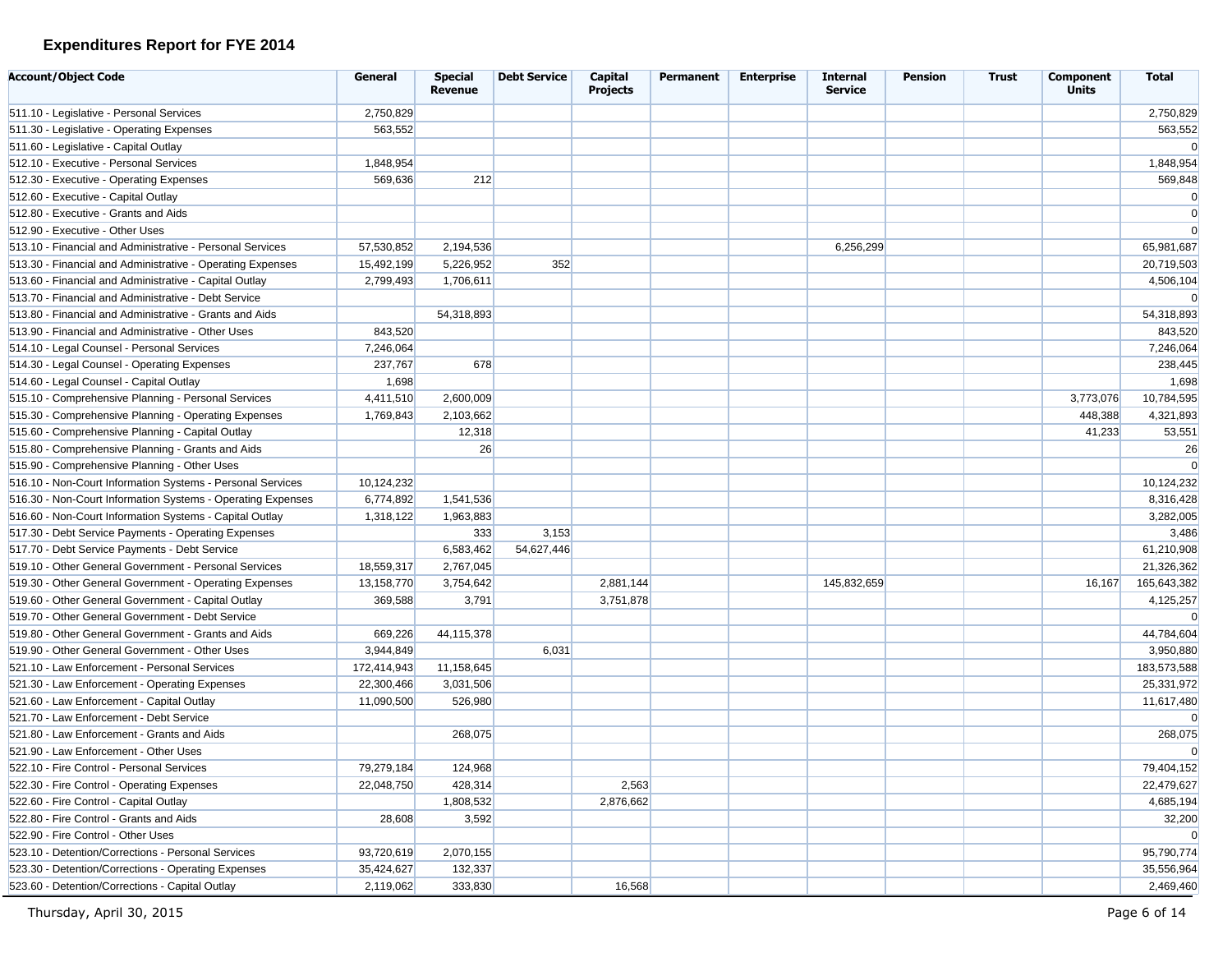| <b>Account/Object Code</b>                                        | General    | <b>Special</b><br><b>Revenue</b> | <b>Debt Service</b> | Capital<br><b>Projects</b> | Permanent | <b>Enterprise</b> | <b>Internal</b><br><b>Service</b> | <b>Pension</b> | <b>Trust</b> | Component<br><b>Units</b> | <b>Total</b>   |
|-------------------------------------------------------------------|------------|----------------------------------|---------------------|----------------------------|-----------|-------------------|-----------------------------------|----------------|--------------|---------------------------|----------------|
| 523.80 - Detention/Corrections - Grants and Aids                  | 20,877     | 2,107,017                        |                     |                            |           |                   |                                   |                |              |                           | 2,127,894      |
| 524.10 - Protective Inspections - Personal Services               | 3,918,760  | 7,129,327                        |                     |                            |           |                   |                                   |                |              |                           | 11,048,087     |
| 524.30 - Protective Inspections - Operating Expenses              | 2,219,325  | 3,400,825                        |                     |                            |           |                   |                                   |                |              |                           | 5,620,150      |
| 524.60 - Protective Inspections - Capital Outlay                  | 122,670    | 218,201                          |                     |                            |           |                   |                                   |                |              |                           | 340,871        |
| 524.80 - Protective Inspections - Grants and Aids                 | 478,471    |                                  |                     |                            |           |                   |                                   |                |              |                           | 478,471        |
| 525.10 - Emergency and Disaster Relief - Personal Services        | 544,782    | 654,203                          |                     |                            |           |                   |                                   |                |              |                           | 1,198,985      |
| 525.30 - Emergency and Disaster Relief - Operating Expenses       | 611,043    | 132,880                          |                     |                            |           |                   |                                   |                |              |                           | 743,923        |
| 525.60 - Emergency and Disaster Relief - Capital Outlay           |            | 42,193                           |                     | 5,775                      |           |                   |                                   |                |              |                           | 47,968         |
| 525.80 - Emergency and Disaster Relief - Grants and Aids          |            | 85,573                           |                     |                            |           |                   |                                   |                |              |                           | 85,573         |
| 525.90 - Emergency and Disaster Relief - Other Uses               |            |                                  |                     |                            |           |                   |                                   |                |              |                           | $\overline{0}$ |
| 526.10 - Ambulance and Rescue Services - Personal Services        | 16,946,215 |                                  |                     |                            |           |                   |                                   |                |              |                           | 16,946,215     |
| 526.30 - Ambulance and Rescue Services - Operating Expenses       | 2,530,692  | $-112$                           |                     |                            |           |                   |                                   |                |              |                           | 2,530,580      |
| 526.60 - Ambulance and Rescue Services - Capital Outlay           |            |                                  |                     |                            |           |                   |                                   |                |              |                           | $\overline{0}$ |
| 526.80 - Ambulance and Rescue Services - Grants and Aids          |            |                                  |                     |                            |           |                   |                                   |                |              |                           | $\overline{0}$ |
| 527.10 - Medical Examiners - Personal Services                    | 3,262,171  |                                  |                     |                            |           |                   |                                   |                |              |                           | 3,262,171      |
| 527.30 - Medical Examiners - Operating Expenses                   | 1,324,868  |                                  |                     |                            |           |                   |                                   |                |              |                           | 1,324,868      |
| 527.60 - Medical Examiners - Capital Outlay                       | 59,344     |                                  |                     |                            |           |                   |                                   |                |              |                           | 59,344         |
|                                                                   |            |                                  |                     |                            |           |                   |                                   |                |              |                           |                |
| 527.80 - Medical Examiners - Grants and Aids                      |            |                                  |                     |                            |           |                   |                                   |                |              |                           | $\overline{0}$ |
| 528.10 - Consumer Affairs - Personal Services                     | 675,008    |                                  |                     |                            |           |                   |                                   |                |              |                           | 675,008        |
| 528.30 - Consumer Affairs - Operating Expenses                    | 40,381     |                                  |                     |                            |           |                   |                                   |                |              |                           | 40,381         |
| 528.60 - Consumer Affairs - Capital Outlay                        |            |                                  |                     |                            |           |                   |                                   |                |              |                           | $\overline{0}$ |
| 529.10 - Other Public Safety - Personal Services                  | 1,827,705  | 1,534,387                        |                     |                            |           |                   |                                   |                |              |                           | 3,362,092      |
| 529.30 - Other Public Safety - Operating Expenses                 | 827,728    | 3,882,014                        |                     | 279                        |           |                   |                                   |                |              |                           | 4,710,021      |
| 529.60 - Other Public Safety - Capital Outlay                     |            | 79,067                           |                     | 173,524                    |           |                   |                                   |                |              |                           | 252,591        |
| 529.80 - Other Public Safety - Grants and Aids                    | 103,475    | 2,930,716                        |                     |                            |           |                   |                                   |                |              |                           | 3,034,191      |
| 529.90 - Other Public Safety - Other Uses                         |            |                                  |                     |                            |           |                   |                                   |                |              |                           | $\overline{0}$ |
| 534.10 - Garbage/Solid Waste - Personal Services                  |            |                                  |                     |                            |           | 9,102,000         |                                   |                |              |                           | 9,102,000      |
| 534.30 - Garbage/Solid Waste - Operating Expenses                 | 478        | $-91$                            |                     |                            |           | 81,856,000        |                                   |                |              |                           | 81,856,387     |
| 534.70 - Garbage/Solid Waste - Debt Service                       |            |                                  |                     |                            |           | 6,966,000         |                                   |                |              |                           | 6,966,000      |
| 534.90 - Garbage/Solid Waste - Other Uses                         |            |                                  |                     |                            |           |                   |                                   |                |              |                           | $\Omega$       |
| 535.30 - Sewer/Wastewater Services - Operating Expenses           | 750        |                                  |                     |                            |           |                   |                                   |                |              |                           | 750            |
| 536.10 - Water/Sewer Services - Personal Services                 | $-552$     |                                  |                     |                            |           | 46,536,000        |                                   |                |              |                           | 46,535,448     |
| 536.30 - Water/Sewer Services - Operating Expenses                | 105,432    | 5,475                            |                     |                            |           | 151,940,000       |                                   |                |              |                           | 152,050,907    |
| 536.60 - Water/Sewer Services - Capital Outlay                    |            |                                  |                     |                            |           |                   |                                   |                |              |                           | $\overline{0}$ |
| 536.70 - Water/Sewer Services - Debt Service                      |            |                                  |                     |                            |           | 3,566,000         |                                   |                |              |                           | 3,566,000      |
| 536.80 - Water/Sewer Services - Grants and Aids                   |            |                                  |                     |                            |           |                   |                                   |                |              |                           | $\overline{0}$ |
| 536.90 - Water/Sewer Services - Other Uses                        |            |                                  |                     |                            |           |                   |                                   |                |              |                           | $\overline{0}$ |
| 537.10 - Conservation/Resource Management - Personal Services     | 9,845,496  | 4,414,498                        |                     |                            |           |                   |                                   |                |              |                           | 14,259,994     |
| 537.30 - Conservation/Resource Management - Operating<br>Expenses | 1,640,015  | 1,777,704                        |                     | 834,999                    |           |                   |                                   |                |              |                           | 4,252,718      |
| 537.60 - Conservation/Resource Management - Capital Outlay        | 132,413    | 354,528                          |                     | 4,026,014                  |           |                   |                                   |                |              |                           | 4,512,955      |
| 537.80 - Conservation/Resource Management - Grants and Aids       | 83,974     | 109,742                          |                     |                            |           |                   |                                   |                |              |                           | 193,716        |
| 537.90 - Conservation/Resource Management - Other Uses            |            |                                  |                     |                            |           |                   |                                   |                |              |                           | $\overline{0}$ |
| 538.10 - Flood Control/Stormwater Control - Personal Services     | 4,679,616  | 254,874                          |                     |                            |           |                   |                                   |                |              |                           | 4,934,490      |
| 538.30 - Flood Control/Stormwater Control - Operating Expenses    | 3,186,611  | 1,766,512                        |                     |                            |           |                   |                                   |                |              |                           | 4,953,123      |
| 538.60 - Flood Control/Stormwater Control - Capital Outlay        |            | 5,799,473                        |                     |                            |           |                   |                                   |                |              |                           | 5,799,473      |
| 538.80 - Flood Control/Stormwater Control - Grants and Aids       |            |                                  |                     |                            |           |                   |                                   |                |              |                           | $\overline{0}$ |
| 539.10 - Other Physical Environment - Personal Services           | $-1,116$   |                                  |                     |                            |           |                   |                                   |                |              |                           | $-1,116$       |
| 539.30 - Other Physical Environment - Operating Expenses          | 36,362     | 82,702                           |                     |                            |           |                   |                                   |                |              |                           | 119,064        |
| 539.60 - Other Physical Environment - Capital Outlay              |            |                                  |                     |                            |           |                   |                                   |                |              |                           | $\overline{0}$ |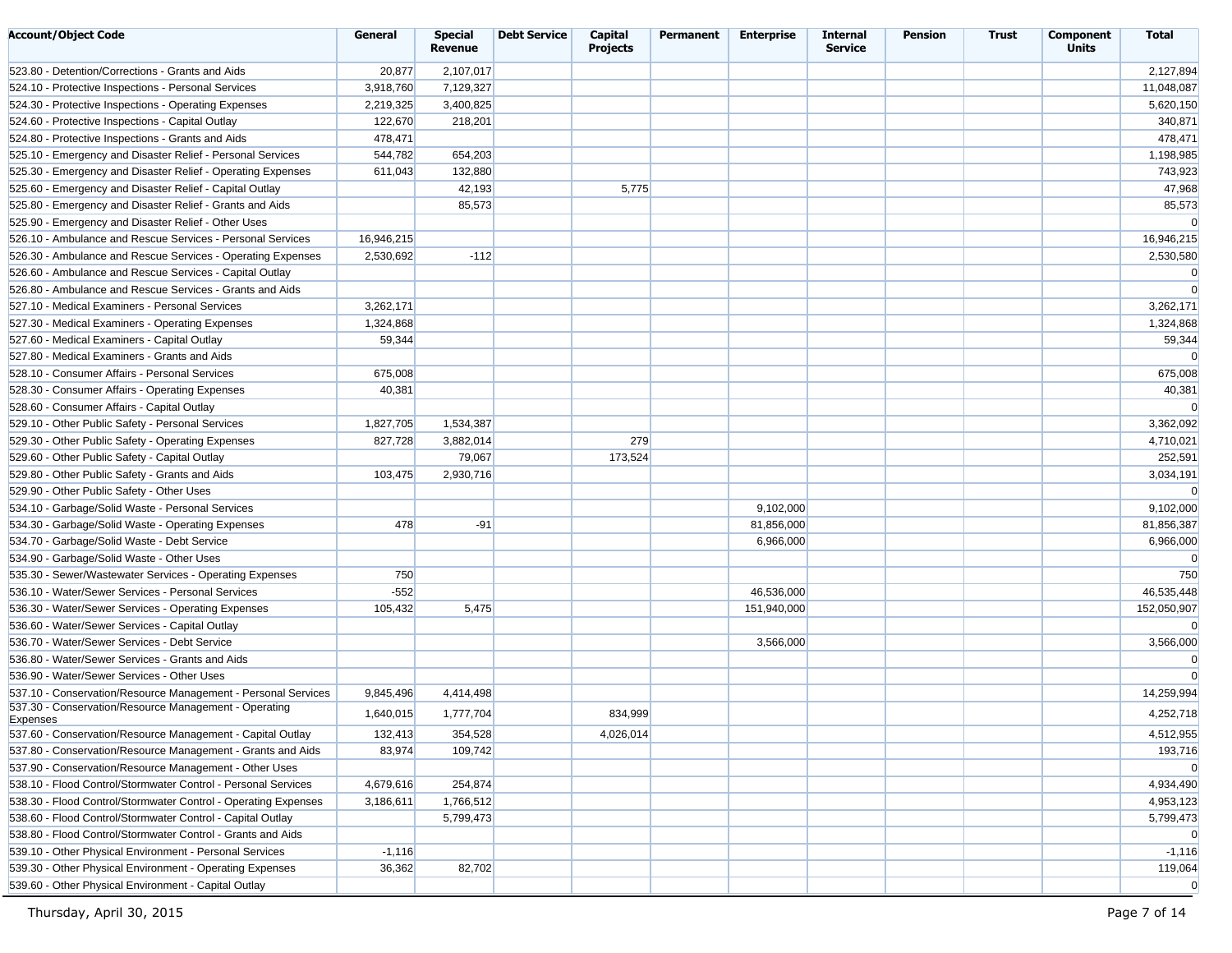| <b>Account/Object Code</b>                                  | General    | <b>Special</b><br><b>Revenue</b> | <b>Debt Service</b> | Capital<br><b>Projects</b> | Permanent | <b>Enterprise</b> | <b>Internal</b><br><b>Service</b> | <b>Pension</b> | <b>Trust</b> | Component<br><b>Units</b> | <b>Total</b>   |
|-------------------------------------------------------------|------------|----------------------------------|---------------------|----------------------------|-----------|-------------------|-----------------------------------|----------------|--------------|---------------------------|----------------|
| 539.80 - Other Physical Environment - Grants and Aids       |            | 150,000                          |                     |                            |           |                   |                                   |                |              |                           | 150,000        |
| 541.10 - Road/Street Facilities - Personal Services         |            | 23,083,406                       |                     |                            |           |                   |                                   |                |              |                           | 23,083,406     |
| 541.30 - Road/Street Facilities - Operating Expenses        | 18,725     | 26,673,383                       |                     |                            |           |                   |                                   |                |              |                           | 26,692,108     |
| 541.60 - Road/Street Facilities - Capital Outlay            |            | 45,798,486                       |                     |                            |           |                   |                                   |                |              |                           | 45,798,486     |
| 541.80 - Road/Street Facilities - Grants and Aids           |            | 6,458,155                        |                     |                            |           |                   |                                   |                |              |                           | 6,458,155      |
| 543.80 - Water - Grants and Aids                            |            |                                  |                     |                            |           |                   |                                   |                |              |                           | $\overline{0}$ |
| 544.30 - Mass Transit - Operating Expenses                  |            | $-39$                            |                     |                            |           |                   |                                   |                |              |                           | $-39$          |
| 544.80 - Mass Transit - Grants and Aids                     | 151,681    |                                  |                     |                            |           |                   |                                   |                |              |                           | 151,681        |
| 545.30 - Parking Facilities - Operating Expenses            | 5,603      |                                  |                     |                            |           |                   |                                   |                |              |                           | 5,603          |
| 549.10 - Other Transportation - Personal Services           |            |                                  |                     |                            |           |                   |                                   |                |              |                           | $\overline{0}$ |
| 549.30 - Other Transportation - Operating Expenses          |            | 259                              |                     |                            |           |                   |                                   |                |              |                           | 259            |
| 549.60 - Other Transportation - Capital Outlay              |            | 503,208                          |                     |                            |           |                   |                                   |                |              |                           | 503,208        |
| 551.10 - Employment Development - Personal Services         |            |                                  |                     |                            |           |                   |                                   |                |              |                           | $\overline{0}$ |
| 551.30 - Employment Development - Operating Expenses        |            |                                  |                     |                            |           |                   |                                   |                |              |                           | $\overline{0}$ |
| 551.60 - Employment Development - Capital Outlay            |            |                                  |                     |                            |           |                   |                                   |                |              |                           | $\overline{0}$ |
| 551.80 - Employment Development - Grants and Aids           | 83,852     |                                  |                     |                            |           |                   |                                   |                |              |                           | 83,852         |
| 552.10 - Industry Development - Personal Services           | 1,840,974  | 240,519                          |                     |                            |           |                   |                                   |                |              |                           | 2,081,493      |
| 552.30 - Industry Development - Operating Expenses          | 692,224    | 89,980                           |                     |                            |           |                   |                                   |                |              |                           | 782,204        |
| 552.60 - Industry Development - Capital Outlay              | 41,586     |                                  |                     |                            |           |                   |                                   |                |              |                           | 41,586         |
| 552.80 - Industry Development - Grants and Aids             | 10,893,335 | 15,547,458                       |                     | 6.060.582                  |           |                   |                                   |                |              |                           | 32,501,375     |
| 553.10 - Veterans Services - Personal Services              | 320,914    | 133,314                          |                     |                            |           |                   |                                   |                |              |                           | 454,228        |
| 553.30 - Veterans Services - Operating Expenses             | 23,295     | 26,769                           |                     |                            |           |                   |                                   |                |              |                           | 50,064         |
| 553.60 - Veterans Services - Capital Outlay                 |            |                                  |                     |                            |           |                   |                                   |                |              |                           | $\Omega$       |
| 553.80 - Veterans Services - Grants and Aids                | 14,127     | 6,869                            |                     |                            |           |                   |                                   |                |              |                           | 20,996         |
| 554.10 - Housing and Urban Development - Personal Services  | 414,814    | 1,490,169                        |                     |                            |           |                   |                                   |                |              |                           | 1,904,983      |
| 554.30 - Housing and Urban Development - Operating Expenses | 246,043    | 181,332                          |                     |                            |           |                   |                                   |                |              |                           | 427,375        |
| 554.60 - Housing and Urban Development - Capital Outlay     |            | 2,564,401                        |                     |                            |           |                   |                                   |                |              |                           | 2,564,401      |
| 554.80 - Housing and Urban Development - Grants and Aids    | 49,730     | 9,482,784                        |                     |                            |           |                   |                                   |                |              |                           | 9,532,514      |
| 554.90 - Housing and Urban Development - Other Uses         |            |                                  |                     |                            |           |                   |                                   |                |              |                           | $\overline{0}$ |
| 559.10 - Other Economic Development - Personal Services     | 129,304    |                                  |                     |                            |           |                   |                                   |                |              |                           | 129,304        |
| 559.30 - Other Economic Development - Operating Expenses    | 114,470    |                                  |                     |                            |           |                   |                                   |                |              |                           | 114,470        |
| 559.80 - Other Economic Development - Grants and Aids       | 2,212,967  |                                  |                     |                            |           |                   |                                   |                |              | 836,029                   | 3,048,996      |
| 559.90 - Other Economic Development - Other Uses            |            |                                  |                     |                            |           |                   |                                   |                |              |                           | $\Omega$       |
| 561.30 - Hospitals - Operating Expenses                     | 38         |                                  |                     |                            |           |                   |                                   |                |              |                           | 38             |
| 562.10 - Health - Personal Services                         | 6,322,444  | 3,688,474                        |                     |                            |           |                   |                                   |                |              |                           | 10,010,918     |
| 562.30 - Health - Operating Expenses                        | 3,438,557  | 7,417,419                        |                     |                            |           |                   |                                   |                |              |                           | 10,855,976     |
| 562.60 - Health - Capital Outlay                            | 105,548    | 132,491                          |                     |                            |           |                   |                                   |                |              |                           | 238,039        |
| 562.80 - Health - Grants and Aids                           | 392,850    | 80,666,687                       |                     |                            |           |                   |                                   |                |              |                           | 81,059,537     |
| 562.90 - Health - Other Uses                                |            |                                  |                     |                            |           |                   |                                   |                |              |                           | $\overline{0}$ |
| 563.30 - Mental Health - Operating Expenses                 |            | $-74$                            |                     |                            |           |                   |                                   |                |              |                           | $-74$          |
| 563.80 - Mental Health - Grants and Aids                    | 83,472     | 2,611,924                        |                     |                            |           |                   |                                   |                |              |                           | 2,695,396      |
| 564.10 - Public Assistance - Personal Services              | 828,592    | 499,208                          |                     |                            |           |                   |                                   |                |              |                           | 1,327,800      |
| 564.30 - Public Assistance - Operating Expenses             | 222,922    | 4,908                            |                     |                            |           |                   |                                   |                |              |                           | 227,830        |
| 564.60 - Public Assistance - Capital Outlay                 | 15,290     |                                  |                     |                            |           |                   |                                   |                |              |                           | 15,290         |
| 564.80 - Public Assistance - Grants and Aids                | 132,045    | 4,145,370                        |                     |                            |           |                   |                                   |                |              |                           | 4,277,415      |
| 569.10 - Other Human Services - Personal Services           | 12,596,571 | 19,310,465                       |                     |                            |           |                   |                                   |                |              |                           | 31,907,036     |
| 569.30 - Other Human Services - Operating Expenses          | 6,883,142  | 25,890,149                       |                     |                            |           |                   |                                   |                |              |                           | 32,773,291     |
| 569.60 - Other Human Services - Capital Outlay              | 46,584     | 12,160                           |                     | 80,636                     |           |                   |                                   |                |              |                           | 139,380        |
| 569.80 - Other Human Services - Grants and Aids             | 5,672,718  | 12,076,499                       |                     |                            |           |                   |                                   |                |              |                           | 17,749,217     |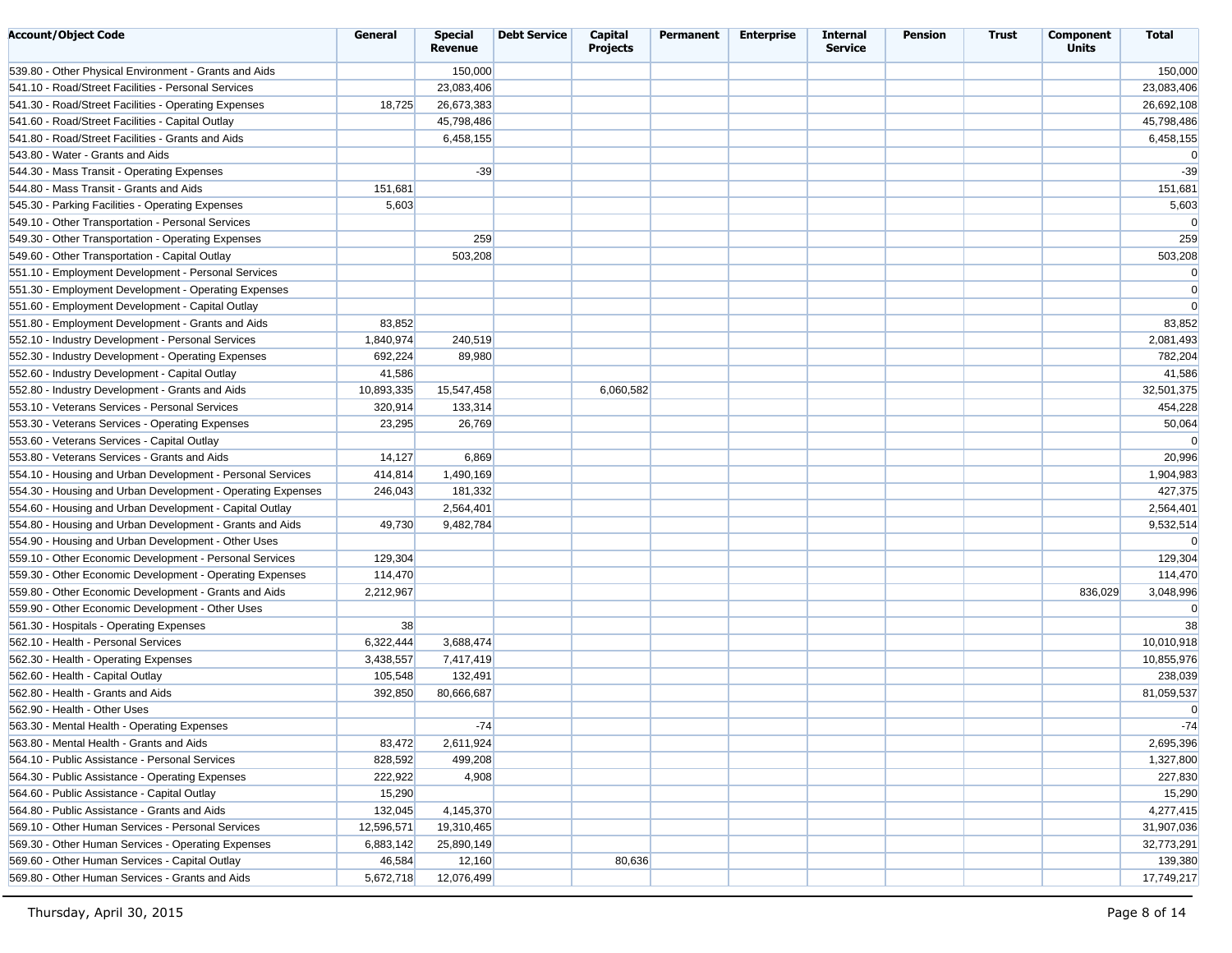| Account/Object Code                                                                        | General     | <b>Special</b><br><b>Revenue</b> | <b>Debt Service</b> | Capital<br><b>Projects</b> | Permanent | <b>Enterprise</b> | <b>Internal</b><br><b>Service</b> | <b>Pension</b> | <b>Trust</b> | Component<br><b>Units</b> | <b>Total</b>   |
|--------------------------------------------------------------------------------------------|-------------|----------------------------------|---------------------|----------------------------|-----------|-------------------|-----------------------------------|----------------|--------------|---------------------------|----------------|
| 569.90 - Other Human Services - Other Uses                                                 |             |                                  |                     |                            |           |                   |                                   |                |              |                           | $\overline{0}$ |
| 571.10 - Libraries - Personal Services                                                     |             | 16,781,079                       |                     |                            |           |                   |                                   |                |              |                           | 16,781,079     |
| 571.30 - Libraries - Operating Expenses                                                    | 48,509      | 16,130,075                       |                     |                            |           |                   |                                   |                |              |                           | 16,178,584     |
| 571.60 - Libraries - Capital Outlay                                                        |             | 8,529,479                        |                     |                            |           |                   |                                   |                |              |                           | 8,529,479      |
| 571.80 - Libraries - Grants and Aids                                                       |             | 356,373                          |                     |                            |           |                   |                                   |                |              |                           | 356,373        |
| 571.90 - Libraries - Other Uses                                                            |             |                                  |                     |                            |           |                   |                                   |                |              |                           | $\overline{0}$ |
| 572.10 - Parks/Recreation - Personal Services                                              | 16,087,238  | 87,761                           |                     |                            |           |                   |                                   |                |              |                           | 16,174,999     |
| 572.30 - Parks/Recreation - Operating Expenses                                             | 15,433,238  | 2,492,088                        |                     | 257,300                    |           |                   |                                   |                |              |                           | 18,182,626     |
| 572.60 - Parks/Recreation - Capital Outlay                                                 | 99,490      | 5,658,355                        |                     | 2,117,290                  |           |                   |                                   |                |              |                           | 7,875,135      |
| 572.80 - Parks/Recreation - Grants and Aids                                                | 279,315     | $-318$                           |                     | 1,136,057                  |           |                   |                                   |                |              |                           | 1,415,054      |
| 572.90 - Parks/Recreation - Other Uses                                                     |             |                                  |                     |                            |           |                   |                                   |                |              |                           | $\overline{0}$ |
| 573.10 - Cultural Services - Personal Services                                             |             |                                  |                     |                            |           |                   |                                   |                |              |                           | $\overline{0}$ |
| 573.30 - Cultural Services - Operating Expenses                                            | 193,694     |                                  |                     |                            |           |                   |                                   |                |              |                           | 193,694        |
| 573.60 - Cultural Services - Capital Outlay                                                |             |                                  |                     | 1,304                      |           |                   |                                   |                |              |                           | 1,304          |
| 573.80 - Cultural Services - Grants and Aids                                               |             |                                  |                     |                            |           |                   |                                   |                |              |                           | $\overline{0}$ |
| 575.30 - Special Facilities - Operating Expenses                                           | 164         |                                  |                     |                            |           |                   |                                   |                |              |                           | 164            |
| 575.80 - Special Facilities - Grants and Aids                                              | 915,125     |                                  |                     |                            |           |                   |                                   |                |              |                           | 915,125        |
| 579.10 - Other Culture/Recreation - Personal Services                                      |             |                                  |                     |                            |           |                   |                                   |                |              |                           | $\overline{0}$ |
| 579.30 - Other Culture/Recreation - Operating Expenses                                     | 37          |                                  |                     |                            |           |                   |                                   |                |              |                           | 37             |
| 579.60 - Other Culture/Recreation - Capital Outlay                                         |             | 3,144,461                        |                     | 56,046                     |           |                   |                                   |                |              |                           | 3,200,507      |
| 579.80 - Other Culture/Recreation - Grants and Aids                                        | 1,454,723   |                                  |                     | 1,931,081                  |           |                   |                                   |                |              |                           | 3,385,804      |
| 579.90 - Other Culture/Recreation - Other Uses                                             |             |                                  |                     |                            |           |                   |                                   |                |              |                           | $\overline{0}$ |
| 581.90 - Interfund Transfers Out - Other Uses                                              | 513,777,407 | 235,790,898                      | 154,065             | 10,289,761                 |           |                   | 6,647,391                         |                |              |                           | 766,659,522    |
| 585.70 - Payment to Refunded Bond Escrow Agent - Debt Service                              |             |                                  |                     |                            |           |                   |                                   |                |              |                           | $\overline{0}$ |
| 587.30 - Clerk of Court Excess Fee Functions - Operating<br><b>Expenses</b>                |             | 2,258,267                        |                     |                            |           |                   |                                   |                |              |                           | 2,258,267      |
| 590.90 - Other Non-Operating Disbursements - Other Uses                                    |             |                                  |                     |                            |           |                   | 525                               |                |              |                           | 525            |
| 601.10 - Court Administration - Personal Services                                          | 1,057,777   |                                  |                     |                            |           |                   |                                   |                |              |                           | 1,057,777      |
| 601.30 - Court Administration - Operating Expenses                                         | 41,930      |                                  |                     |                            |           |                   |                                   |                |              |                           | 41,930         |
| 601.60 - Court Administration - Capital Outlay                                             |             | 39,348                           |                     |                            |           |                   |                                   |                |              |                           | 39,348         |
| 602.30 - State Attorney Administration - Operating Expenses                                | 275,389     | 470,213                          |                     |                            |           |                   |                                   |                |              |                           | 745,602        |
| 602.60 - State Attorney Administration - Capital Outlay                                    |             | 293,792                          |                     |                            |           |                   |                                   |                |              |                           | 293,792        |
| 603.30 - Public Defender Administration - Operating Expenses                               | 108,982     | 539,918                          |                     |                            |           |                   |                                   |                |              |                           | 648,900        |
| 603.60 - Public Defender Administration - Capital Outlay                                   |             | 59,857                           |                     | 458,371                    |           |                   |                                   |                |              |                           | 518,228        |
| 603.80 - Public Defender Administration - Grants and Aids                                  |             | 561,739                          |                     |                            |           |                   |                                   |                |              |                           | 561,739        |
| 604.10 - Clerk of Court Administration - Personal Services                                 |             | 4,917,899                        |                     |                            |           |                   |                                   |                |              |                           | 4,917,899      |
| 604.30 - Clerk of Court Administration - Operating Expenses                                |             | 352,416                          |                     |                            |           |                   |                                   |                |              |                           | 352,416        |
| 604.60 - Clerk of Court Administration - Capital Outlay                                    |             |                                  |                     |                            |           |                   |                                   |                |              |                           | $\overline{0}$ |
| 605.10 - Judicial Support - Personal Services                                              |             |                                  |                     |                            |           |                   |                                   |                |              |                           | $\overline{0}$ |
| 605.30 - Judicial Support - Operating Expenses                                             |             |                                  |                     |                            |           |                   |                                   |                |              |                           | $\overline{0}$ |
| 606.10 - Trial Court Law Clerks/Legal Support - Personal Services                          |             |                                  |                     |                            |           |                   |                                   |                |              |                           | $\overline{0}$ |
| 606.30 - Trial Court Law Clerks/Legal Support - Operating<br><b>Expenses</b>               |             |                                  |                     |                            |           |                   |                                   |                |              |                           | $\overline{0}$ |
| 607.30 - Appeals - Operating Expenses                                                      |             |                                  |                     |                            |           |                   |                                   |                |              |                           | $\overline{0}$ |
| 607.60 - Appeals - Capital Outlay                                                          |             |                                  |                     |                            |           |                   |                                   |                |              |                           | $\overline{0}$ |
| 608.10 - Jury Management - Personal Services                                               |             | 212,004                          |                     |                            |           |                   |                                   |                |              |                           | 212,004        |
| 608.30 - Jury Management - Operating Expenses                                              | 175,751     | 404,993                          |                     |                            |           |                   |                                   |                |              |                           | 580,744        |
| 609.10 - Pre-Filing Alternative Dispute Resolution Programs -<br><b>Personal Services</b>  |             | 174,576                          |                     |                            |           |                   |                                   |                |              |                           | 174,576        |
| 609.30 - Pre-Filing Alternative Dispute Resolution Programs -<br><b>Operating Expenses</b> |             | 38,328                           |                     |                            |           |                   |                                   |                |              |                           | 38,328         |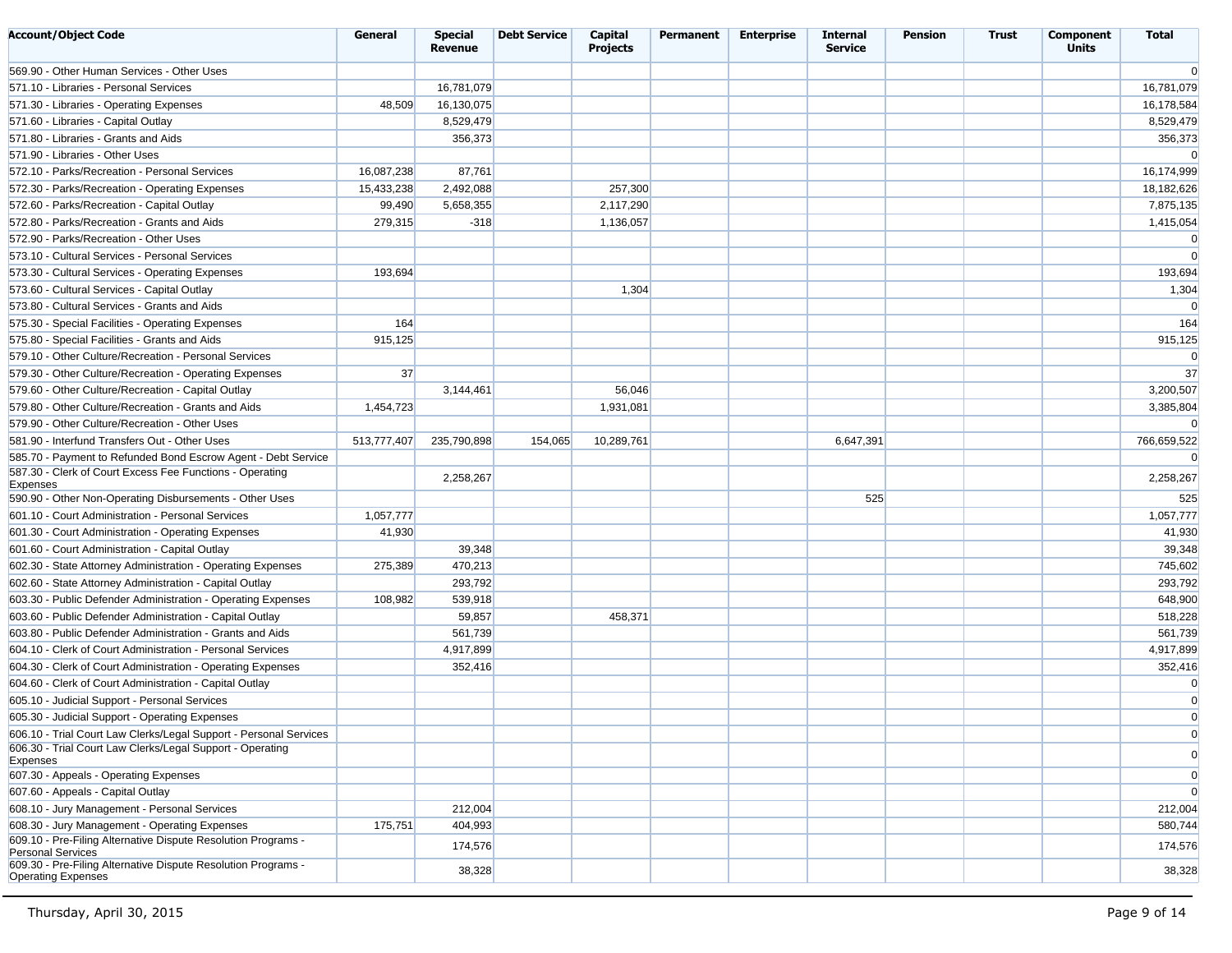| <b>Account/Object Code</b>                                                                             | General              | <b>Special</b><br>Revenue | <b>Debt Service</b> | Capital<br><b>Projects</b> | Permanent | <b>Enterprise</b> | <b>Internal</b><br><b>Service</b> | <b>Pension</b> | <b>Trust</b> | Component<br><b>Units</b> | <b>Total</b>           |
|--------------------------------------------------------------------------------------------------------|----------------------|---------------------------|---------------------|----------------------------|-----------|-------------------|-----------------------------------|----------------|--------------|---------------------------|------------------------|
| 614.10 - Clerk of Court - Personal Services                                                            |                      | 4,457,032                 |                     |                            |           |                   |                                   |                |              |                           | 4,457,032              |
| 614.30 - Clerk of Court - Operating Expenses                                                           |                      | 169,680                   |                     |                            |           |                   |                                   |                |              |                           | 169,680                |
| 615.30 - Court Reporter Services - Operating Expenses                                                  |                      | 159                       |                     |                            |           |                   |                                   |                |              |                           | 159                    |
| 622.10 - Drug Court - Personal Services                                                                |                      | 407,233                   |                     |                            |           |                   |                                   |                |              |                           | 407,233                |
| 622.30 - Drug Court - Operating Expenses                                                               |                      | 589,004                   |                     |                            |           |                   |                                   |                |              |                           | 589,004                |
| 622.80 - Drug Court - Grants and Aids                                                                  |                      | 1,496                     |                     |                            |           |                   |                                   |                |              |                           | 1,496                  |
| 622.90 - Drug Court - Other Uses                                                                       |                      |                           |                     |                            |           |                   |                                   |                |              |                           | $\overline{0}$         |
| 624.10 - Community Service Programs - Personal Services                                                |                      | 136,472                   |                     |                            |           |                   |                                   |                |              |                           | 136,472                |
| 624.30 - Community Service Programs - Operating Expenses                                               |                      | 323,804                   |                     |                            |           |                   |                                   |                |              |                           | 323,804                |
| 624.60 - Community Service Programs - Capital Outlay                                                   |                      |                           |                     |                            |           |                   |                                   |                |              |                           | $\Omega$               |
| 624.80 - Community Service Programs - Grants and Aids                                                  | 16,667               |                           |                     |                            |           |                   |                                   |                |              |                           | 16,667                 |
| 624.90 - Community Service Programs - Other Uses                                                       |                      |                           |                     |                            |           |                   |                                   |                |              |                           | $\overline{0}$         |
| 629.10 - Other Circuit Court-Criminal Costs - Personal Services                                        |                      |                           |                     |                            |           |                   |                                   |                |              |                           | $\overline{0}$         |
| 629.30 - Other Circuit Court-Criminal Costs - Operating Expenses                                       |                      |                           |                     |                            |           |                   |                                   |                |              |                           | $\overline{0}$         |
| 629.60 - Other Circuit Court-Criminal Costs - Capital Outlay                                           |                      |                           |                     |                            |           |                   |                                   |                |              |                           | $\Omega$               |
| 634.10 - Clerk of Court - Personal Services                                                            |                      | 2,583,967                 |                     |                            |           |                   |                                   |                |              |                           | 2,583,967              |
| 634.30 - Clerk of Court - Operating Expenses                                                           |                      | 444,318                   |                     |                            |           |                   |                                   |                |              |                           | 444,318                |
| 634.60 - Clerk of Court - Capital Outlay                                                               |                      |                           |                     |                            |           |                   |                                   |                |              |                           | $\overline{0}$         |
| 654.10 - Clerk of Court - Personal Services                                                            |                      | 1,286,007                 |                     |                            |           |                   |                                   |                |              |                           | 1,286,007              |
| 654.30 - Clerk of Court - Operating Expenses                                                           |                      | 79,437                    |                     |                            |           |                   |                                   |                |              |                           | 79,437                 |
| 654.60 - Clerk of Court - Capital Outlay                                                               |                      |                           |                     |                            |           |                   |                                   |                |              |                           | $\overline{0}$         |
| 661.30 - Masters/Hearing Officers - Operating Expenses                                                 | 6,070                |                           |                     |                            |           |                   |                                   |                |              |                           | 6,070                  |
| 662.10 - Alternative Dispute Resolutions - Personal Services                                           |                      |                           |                     |                            |           |                   |                                   |                |              |                           | $\overline{0}$         |
| 662.30 - Alternative Dispute Resolutions - Operating Expenses                                          |                      |                           |                     |                            |           |                   |                                   |                |              |                           | $\overline{0}$         |
| 667.10 - Court-Based Victim Services - Personal Services                                               | 1,835,322            |                           |                     |                            |           |                   |                                   |                |              |                           | 1,835,322              |
| 667.30 - Court-Based Victim Services - Operating Expenses                                              | 35,173               | 9,095                     |                     |                            |           |                   |                                   |                |              |                           | 44,268                 |
| 669.10 - Other Family Court Programs - Personal Services                                               |                      | 352,146                   |                     |                            |           |                   |                                   |                |              |                           | 352,146                |
| 669.30 - Other Family Court Programs - Operating Expenses                                              |                      | 8,435                     |                     |                            |           |                   |                                   |                |              |                           | 8,435                  |
| 674.10 - Clerk of Court - Personal Services                                                            |                      | 1,801,391                 |                     |                            |           |                   |                                   |                |              |                           | 1,801,391              |
| 674.30 - Clerk of Court - Operating Expenses                                                           |                      | 47,221                    |                     |                            |           |                   |                                   |                |              |                           | 47,221                 |
| 682.10 - Alternative Dispute Resolutions - Personal Services                                           |                      | 483,467                   |                     |                            |           |                   |                                   |                |              |                           | 483,467                |
| 682.30 - Alternative Dispute Resolutions - Operating Expenses                                          |                      | 24,361                    |                     |                            |           |                   |                                   |                |              |                           | 24,361                 |
| 685.10 - Guardian ad Litem - Personal Services                                                         | 157,358              |                           |                     |                            |           |                   |                                   |                |              |                           | 157,358                |
| 685.30 - Guardian ad Litem - Operating Expenses                                                        | 55,981               |                           |                     |                            |           |                   |                                   |                |              |                           | 55,981                 |
| 694.10 - Clerk of Court - Personal Services                                                            |                      | 1,161,358                 |                     |                            |           |                   |                                   |                |              |                           | 1,161,358              |
| 694.30 - Clerk of Court - Operating Expenses                                                           |                      | 23,974                    |                     |                            |           |                   |                                   |                |              |                           | 23,974                 |
| 711.10 - Courthouse Security - Personal Services                                                       | 13,649,618           |                           |                     |                            |           |                   |                                   |                |              |                           | 13,649,618             |
|                                                                                                        |                      |                           |                     |                            |           |                   |                                   |                |              |                           |                        |
| 711.30 - Courthouse Security - Operating Expenses                                                      | 287,071              |                           |                     |                            |           |                   |                                   |                |              |                           | 287,071                |
| 711.60 - Courthouse Security - Capital Outlay                                                          | 1,863                |                           |                     |                            |           |                   |                                   |                |              |                           | 1,863                  |
| 712.10 - Courthouse Facilities - Personal Services                                                     | 513,665              | 97,277                    |                     |                            |           |                   |                                   |                |              |                           | 513,665<br>2,525,172   |
| 712.30 - Courthouse Facilities - Operating Expenses<br>712.60 - Courthouse Facilities - Capital Outlay | 2,427,895            |                           |                     |                            |           |                   |                                   |                |              |                           |                        |
| 713.10 - Information Systems - Personal Services                                                       | 113,591<br>3,220,049 | 292,394                   |                     | 2,960,301                  |           |                   |                                   |                |              |                           | 3,073,892<br>3,512,443 |
|                                                                                                        |                      |                           |                     |                            |           |                   |                                   |                |              |                           |                        |
| 713.30 - Information Systems - Operating Expenses                                                      | 3,140,621            | 4,370,062                 |                     |                            |           |                   |                                   |                |              |                           | 7,510,683              |
| 713.60 - Information Systems - Capital Outlay                                                          | 1,311,874            | 3,883,769                 |                     |                            |           |                   |                                   |                |              |                           | 5,195,643              |
| 714.10 - Public Law Library - Personal Services                                                        |                      | 298,830                   |                     |                            |           |                   |                                   |                |              |                           | 298,830                |
| 714.30 - Public Law Library - Operating Expenses                                                       | 121                  | 25,984                    |                     |                            |           |                   |                                   |                |              |                           | 26,105                 |
| 714.60 - Public Law Library - Capital Outlay                                                           |                      | 48,167                    |                     |                            |           |                   |                                   |                |              |                           | 48,167                 |
| 715.80 - Legal Aid - Grants and Aids                                                                   |                      | 1,099,904                 |                     |                            |           |                   |                                   |                |              |                           | 1,099,904              |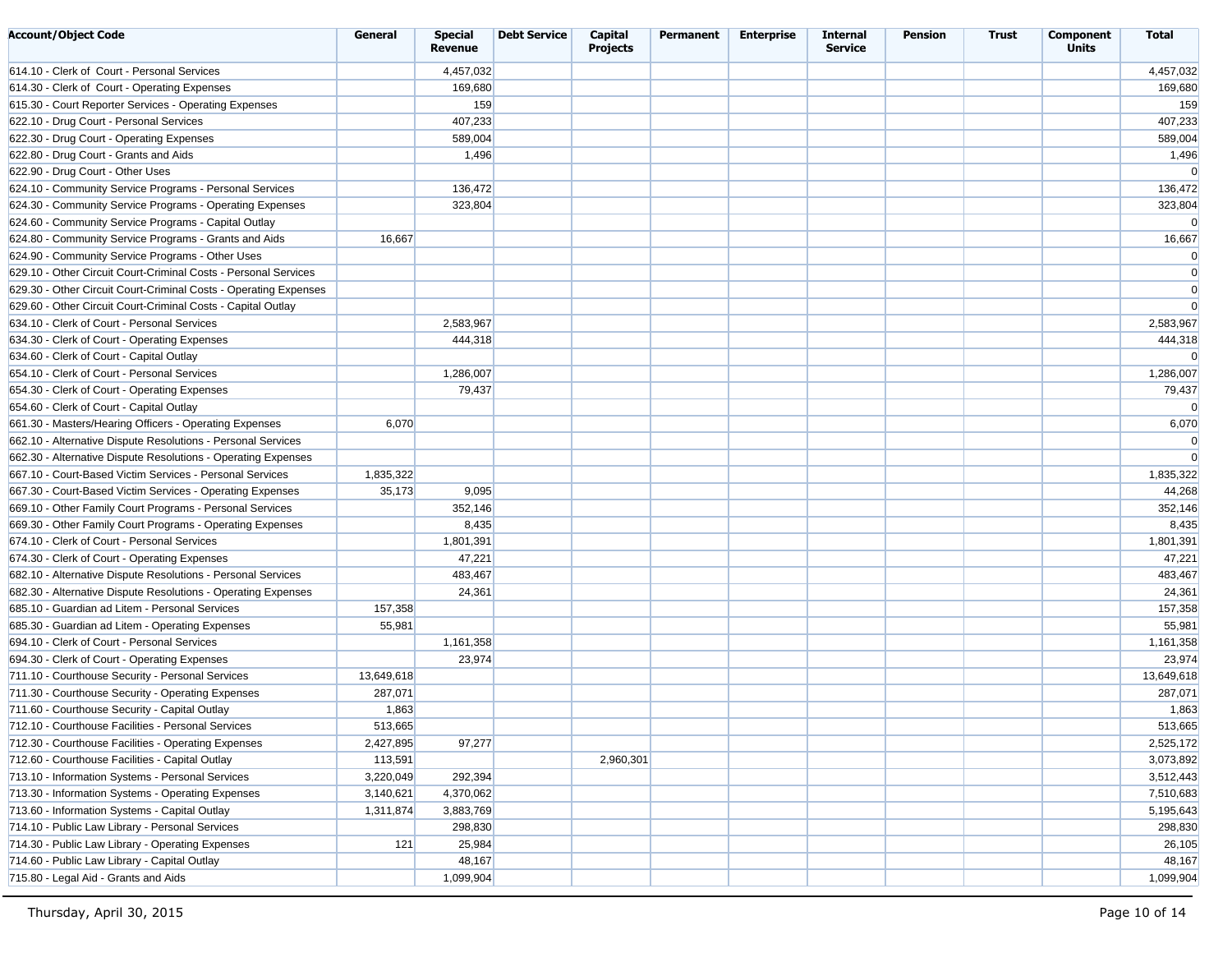| <b>Account/Object Code</b>                   |                                                                 | General       | <b>Special</b><br><b>Revenue</b> | <b>Debt Service</b> | Capital<br><b>Projects</b> | Permanent | <b>Enterprise</b> | <b>Internal</b><br><b>Service</b> | <b>Pension</b> | <b>Trust</b> | <b>Component</b><br><b>Units</b> | <b>Total</b>            |
|----------------------------------------------|-----------------------------------------------------------------|---------------|----------------------------------|---------------------|----------------------------|-----------|-------------------|-----------------------------------|----------------|--------------|----------------------------------|-------------------------|
|                                              | 716.10 - Clerk of Court Related Technology - Personal Services  |               | 965,959                          |                     |                            |           |                   |                                   |                |              |                                  | 965,959                 |
|                                              | 716.30 - Clerk of Court Related Technology - Operating Expenses |               | 677,887                          |                     |                            |           |                   |                                   |                |              |                                  | 677,887                 |
|                                              | 716.60 - Clerk of Court Related Technology - Capital Outlay     |               | 371,496                          |                     |                            |           |                   |                                   |                |              |                                  | 371,496                 |
|                                              | 721.30 - Court Administration - Operating Expenses              | 208           |                                  |                     |                            |           |                   |                                   |                |              |                                  | 208                     |
| 724.10 - Clerk of Court - Personal Services  |                                                                 |               | 2,335,206                        |                     |                            |           |                   |                                   |                |              |                                  | 2,335,206               |
| 724.30 - Clerk of Court - Operating Expenses |                                                                 |               | 71,138                           |                     |                            |           |                   |                                   |                |              |                                  | 71,138                  |
| 724.60 - Clerk of Court - Capital Outlay     |                                                                 |               |                                  |                     |                            |           |                   |                                   |                |              |                                  | $\Omega$                |
|                                              | 725.10 - Court Reporter Services - Personal Services            |               |                                  |                     |                            |           |                   |                                   |                |              |                                  | $\overline{0}$          |
|                                              | 725.30 - Court Reporter Services - Operating Expenses           |               |                                  |                     |                            |           |                   |                                   |                |              |                                  | $\overline{0}$          |
|                                              | 727.10 - Court Interpreters - Personal Services                 |               |                                  |                     |                            |           |                   |                                   |                |              |                                  | $\overline{0}$          |
|                                              | 727.30 - Court Interpreters - Operating Expenses                |               |                                  |                     |                            |           |                   |                                   |                |              |                                  | $\overline{0}$          |
|                                              | 728.10 - Witness Coordination/Management - Personal Services    |               |                                  |                     |                            |           |                   |                                   |                |              |                                  | $\overline{0}$          |
|                                              | 728.30 - Witness Coordination/Management - Operating Expenses   |               |                                  |                     |                            |           |                   |                                   |                |              |                                  | $\overline{0}$          |
|                                              | 729.30 - Expert Witness Fees - Operating Expenses               |               |                                  |                     |                            |           |                   |                                   |                |              |                                  | $\overline{0}$          |
|                                              | 732.10 - Community Service Programs - Personal Services         | 980           |                                  |                     |                            |           |                   |                                   |                |              |                                  | 980                     |
|                                              | 732.30 - Community Service Programs - Operating Expenses        |               | 46,440                           |                     |                            |           |                   |                                   |                |              |                                  | 46,440                  |
| 744.10 - Clerk of Court - Personal Services  |                                                                 |               | 1,983,410                        |                     |                            |           |                   |                                   |                |              |                                  | 1,983,410               |
| 744.30 - Clerk of Court - Operating Expenses |                                                                 |               | 29,251                           |                     |                            |           |                   |                                   |                |              |                                  | 29,251                  |
| 764.10 - Clerk of Court - Personal Services  |                                                                 |               | 5,335,671                        |                     |                            |           |                   |                                   |                |              |                                  | 5,335,671               |
| 764.30 - Clerk of Court - Operating Expenses |                                                                 |               | 232,303                          |                     |                            |           |                   |                                   |                |              |                                  | 232,303                 |
| 764.60 - Clerk of Court - Capital Outlay     |                                                                 |               |                                  |                     |                            |           |                   |                                   |                |              |                                  | $\Omega$                |
|                                              | 765.30 - Traffic Court Hearing Officers - Operating Expenses    | 1,080         |                                  |                     |                            |           |                   |                                   |                |              |                                  | 1,080                   |
|                                              | <b>Grand Total</b>                                              | 1,275,353,059 | 810,277,548                      | 54,791,047          | 39,918,135                 |           | 299,966,000       | 158,736,874                       |                |              |                                  | 5,114,893 2,644,157,556 |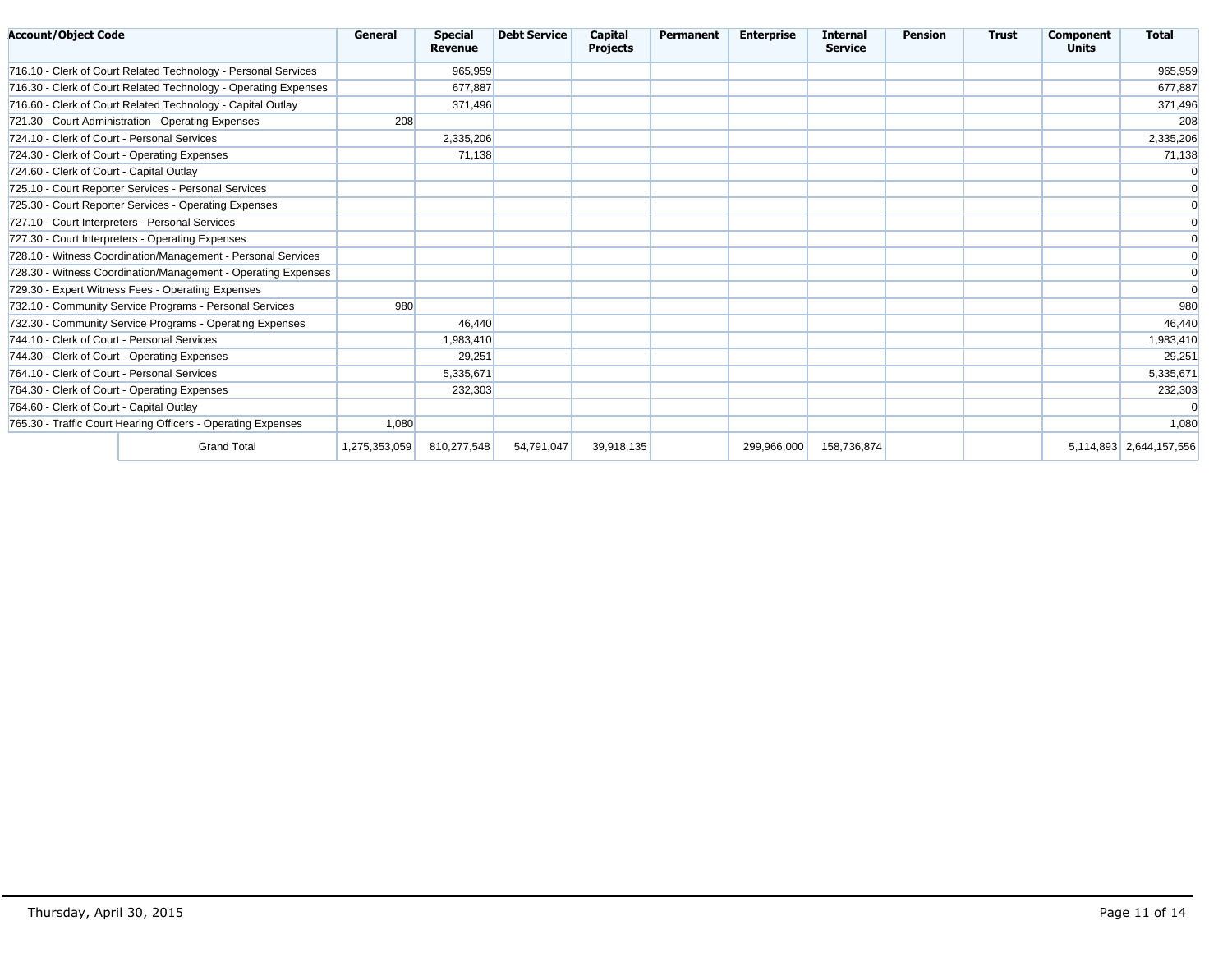**Data Element Worksheet Report for FYE: 2014, Unit ID: 100029, Hillsborough**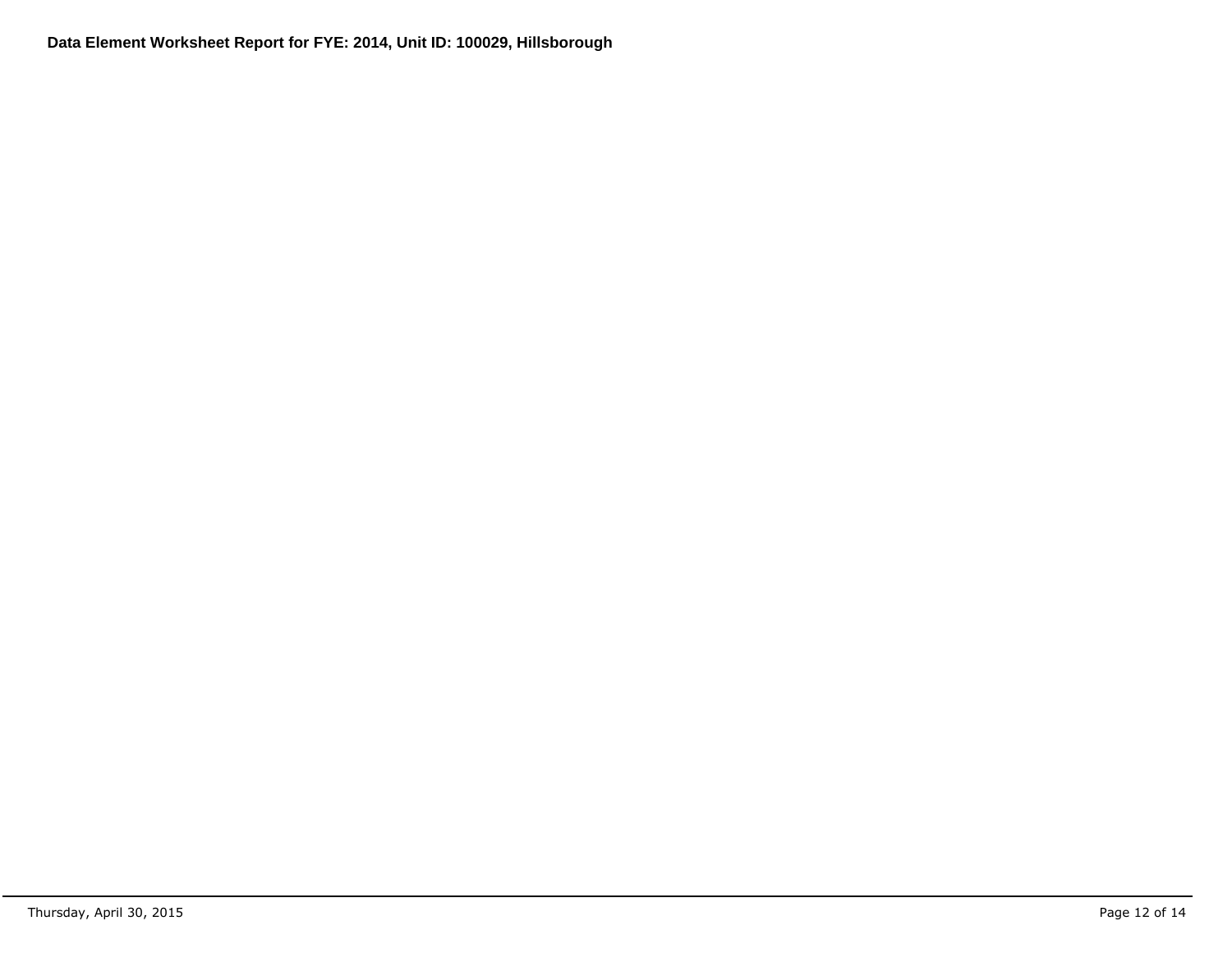| <b>Component Unit</b>                                                 | <b>Type</b>                      | <b>Total</b><br><b>Revenues</b> | <b>Total</b><br><b>Expenditues</b> | <b>Total Debt</b> |
|-----------------------------------------------------------------------|----------------------------------|---------------------------------|------------------------------------|-------------------|
| 300587 - Arlington Special Dependent District                         | <b>Independently Reported</b>    | \$6,363                         | \$4,452                            | \$0               |
| 300588 - Bay Crest Park Special District                              | Independently Reported           | \$68,159                        | \$75,481                           | \$0               |
| 300589 - Beacon Meadows Special Dependent Tax District                | Independently Reported           | \$25,819                        | \$20,864                           | \$0               |
| 300590 - Bloomingdale Oaks Service District                           | Independently Reported           | \$13,433                        | \$15,495                           | \$0               |
| 300591 - Bloomingdale Special Taxing District                         |                                  |                                 |                                    |                   |
| 300592 - Boyette Springs Special Dependent District                   | <b>Independently Reported</b>    | \$50,846                        | \$52,792                           | \$0               |
| 300593 - Brandon Groves North Service District                        | Independently Reported           | \$3,396                         | \$1,407                            | \$0               |
| 301295 - Brandon Hills Dependent Special District                     | Independently Reported           | \$20,168                        | \$17,579                           | \$0               |
| 300594 - Buckhorn Estates Special Dependent District                  | Independently Reported           | \$41,073                        | \$44,610                           | \$0               |
| 301151 - Buckhorn Oaks Special Dependent District                     |                                  |                                 |                                    |                   |
| 300595 - Carrollwood Meadows Special District                         | Independently Reported           | \$51,784                        | \$69,970                           | \$0               |
| 300596 - Carrollwood North Special Dependent Tax District             |                                  |                                 |                                    |                   |
| 300597 - Carrollwood South Special Dependent Tax District             | Independently Reported           | \$6,958                         | \$6,265                            | \$0               |
| 300598 - Country Lakes Special Dependent Tax District                 |                                  |                                 |                                    |                   |
| 300599 - Country Place Special Maintenance District                   | Independently Reported           | \$77,977                        | \$75,978                           | \$0               |
| 300600 - Country Run Maintenance District                             | Independently Reported           | \$17,605                        | \$13,027                           | \$0               |
| 301217 - Country Village Special Dependent District                   |                                  |                                 |                                    |                   |
| 300601 - Cove At Bayport Colony, The                                  | Independently Reported           | \$58,447                        | \$44.720                           | \$0               |
| 301219 - East Lake Park Special Dependent District                    | Independently Reported           | \$30,365                        | \$37,671                           | \$416             |
| 300602 - Hammock Woods Service District                               | Independently Reported           | \$17,600                        | \$17,185                           | \$0               |
| 300603 - Hickory Hill Special Dependent Tax District                  | Independently Reported           | \$12,612                        | \$12,082                           | \$0               |
| 500057 - Hillsborough County City-County Planning Commission          | Discretely Reported              | \$4,292,000                     | \$4,263,000                        | \$0               |
| 500064 - Hillsborough County Civil Service Board                      | <b>Blended in Primary Report</b> | \$2,629,000                     | \$2,629,000                        | \$0               |
| 300604 - Hillsborough County Hospital Authority                       |                                  |                                 |                                    |                   |
| 300605 - Hillsborough County Industrial Development Authority         |                                  |                                 |                                    |                   |
| 300607 - Housing Finance Authority of Hillsborough County             | <b>Discretely Reported</b>       | \$2,158,000                     | \$852,000                          | \$0               |
| 300608 - Hunter's Lake Special Dependent Tax District                 |                                  |                                 |                                    |                   |
| 300609 - Indian Hills-Hickory Ridge II Special Dependent Tax District | Independently Reported           | \$7,203                         | \$7.166                            | \$0               |
| 301383 - Keystone Grove Lakes Special Dependent District              |                                  |                                 |                                    |                   |
| 300610 - Lago Vista Maintenance District                              | Independently Reported           | \$28,919                        | \$25,360                           | \$0               |
| 300611 - Lake Brant Special Dependent District                        | Independently Reported           | \$2,655                         | \$2,252                            | \$0               |
| 300612 - Lake Heather Service District                                |                                  |                                 |                                    |                   |
| 300613 - Lake Magdalene Estates West                                  | Independently Reported           | \$10,249                        | \$18,053                           | \$0               |
| 301384 - Lake Magdalene Special Dependent District                    | Independently Reported           | \$16,104                        | \$12,042                           | \$0               |
| 301317 - Lake Strawberry Special Dependent District                   | Independently Reported           | \$203                           | \$4,690                            | \$0               |
| 300614 - Logan Gate Village Special Dependent District                | Independently Reported           | \$127,682                       | \$107,101                          | \$0               |